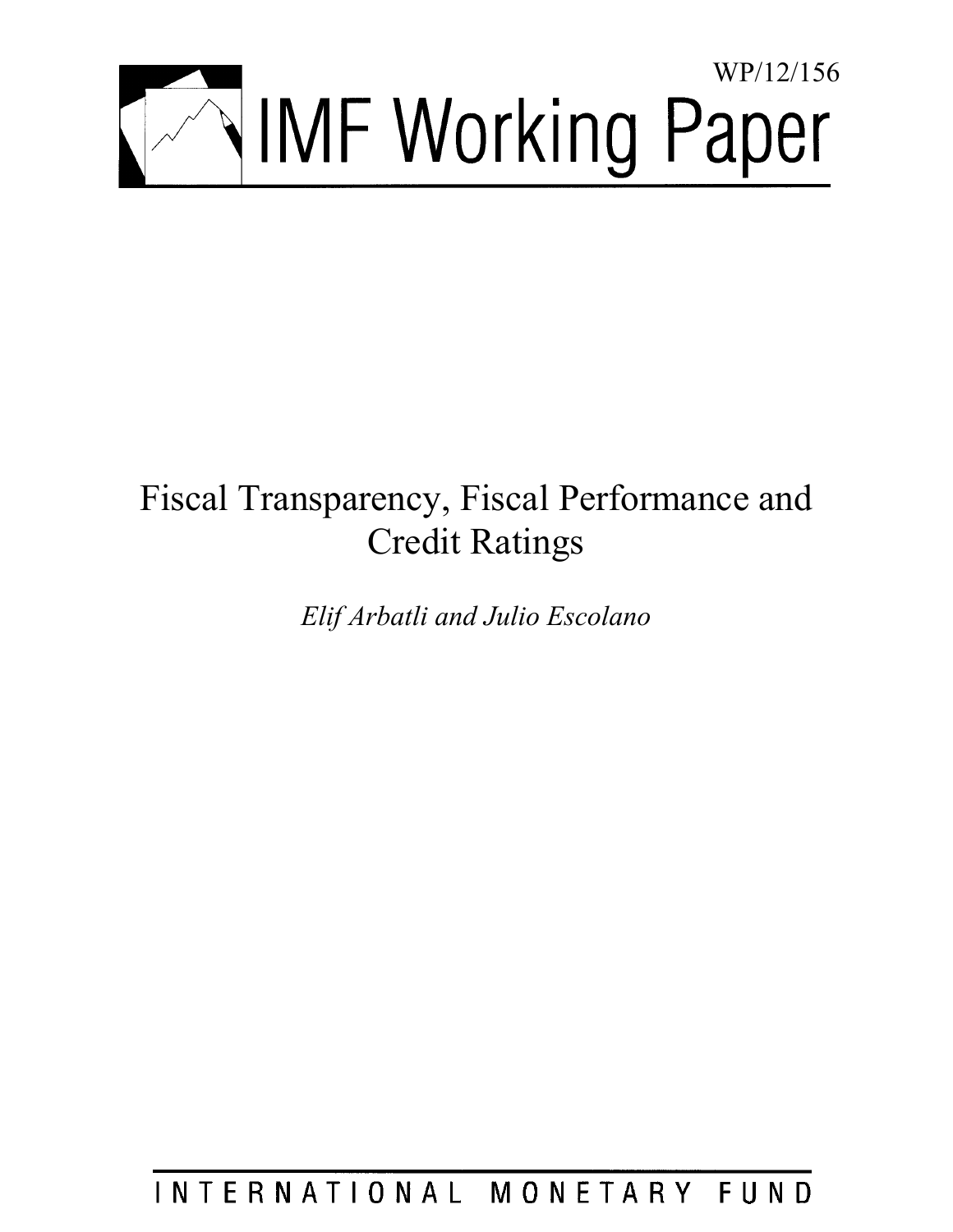# **IMF Working Paper**

# Fiscal Affairs Department

# Fiscal Transparency, Fiscal Performance and Credit Ratings<sup>1</sup>

# **Prepared by Elif Arbatli and Julio Escolano**

### Authorized for distribution by Carlo Cottarelli

June 2012

**This Working Paper should not be reported as representing the views of the IMF.**  The views expressed in this Working Paper are those of the author(s) and do not necessarily represent those of the IMF or IMF policy. Working Papers describe research in progress by the author(s) and are published to elicit comments and to further debate.

# **Abstract**

This paper investigates the effect of fiscal transparency on market assessments of sovereign risk, as measured by credit ratings. It measures this effect through a direct channel (uncertainty reduction) and an indirect channel (better fiscal policies and outcomes), and it differentiates between advanced and developing economies. Fiscal transparency is measured by an index based on the IMF's Reports on the Observance of Standards and Codes (ROSCs). We find that fiscal transparency has a positive and significant effect on ratings, but it works through different channels in advanced and developing economies. In advanced economies the indirect effect of transparency through better fiscal outcomes is more significant whereas for developing economies the direct uncertainty-reducing effect is more relevant. Our results suggest that a one standard deviation improvement in fiscal transparency index is associated with a significant increase in credit ratings: by 0.7 and 1 notches in advanced and developing economies respectively.

JEL Classification Numbers: E02, H60

 $\overline{a}$ 

Keywords: Fiscal Transparency, Sovereign Credit Ratings

Author's E-Mail Address: EArbatli@imf.org; JEscolano@imf.org

<sup>&</sup>lt;sup>1</sup> We would like to thank Xavier Debrun, Michael Keen, and Jon Shields for their insightful comments on earlier versions of this paper; and Farhan Hameed for generously sharing his fiscal transparency index estimates.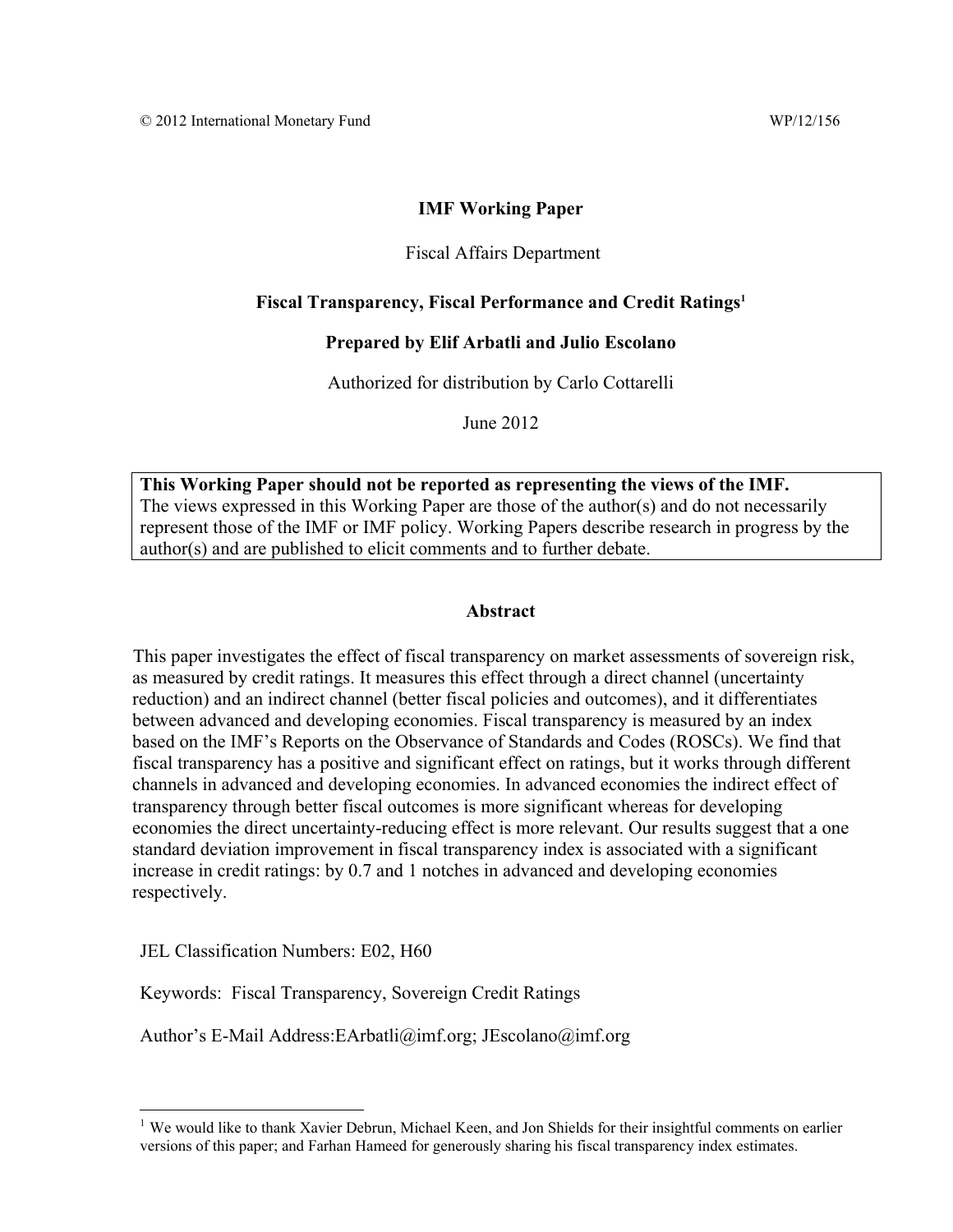| Contents                                                                                 | Page |
|------------------------------------------------------------------------------------------|------|
|                                                                                          |      |
|                                                                                          |      |
|                                                                                          |      |
|                                                                                          |      |
|                                                                                          |      |
|                                                                                          |      |
| Tables                                                                                   |      |
|                                                                                          |      |
|                                                                                          |      |
|                                                                                          |      |
| 4. Fiscal Transparency, Primary Balance and Public Debt - Advanced Economies             |      |
|                                                                                          |      |
| 5. Fiscal Transparency (ROSC Index), Primary Balance and Public Debt - Developing        |      |
|                                                                                          |      |
| 6. Fiscal Transparency (OBI Index), Primary Balance and Public Debt - Developing Country |      |
|                                                                                          |      |
| 7. Fiscal Transparency (ROSC Index), Primary Balance and Public Debt - Full Sample23     |      |
| 8. Fiscal Transparency (OBI Index), Primary Balance and Public Debt - Full Sample 24     |      |
| 9. Fiscal Transparency and Fiscal Performance - Instrumental Variable Results 25         |      |
|                                                                                          |      |
| Figures                                                                                  |      |
|                                                                                          |      |
|                                                                                          |      |
|                                                                                          |      |
| 4. ROSC Index and Political Competition in Developing Economies 17                       |      |
| Appendix Tables                                                                          |      |
|                                                                                          |      |
|                                                                                          |      |
|                                                                                          |      |
|                                                                                          |      |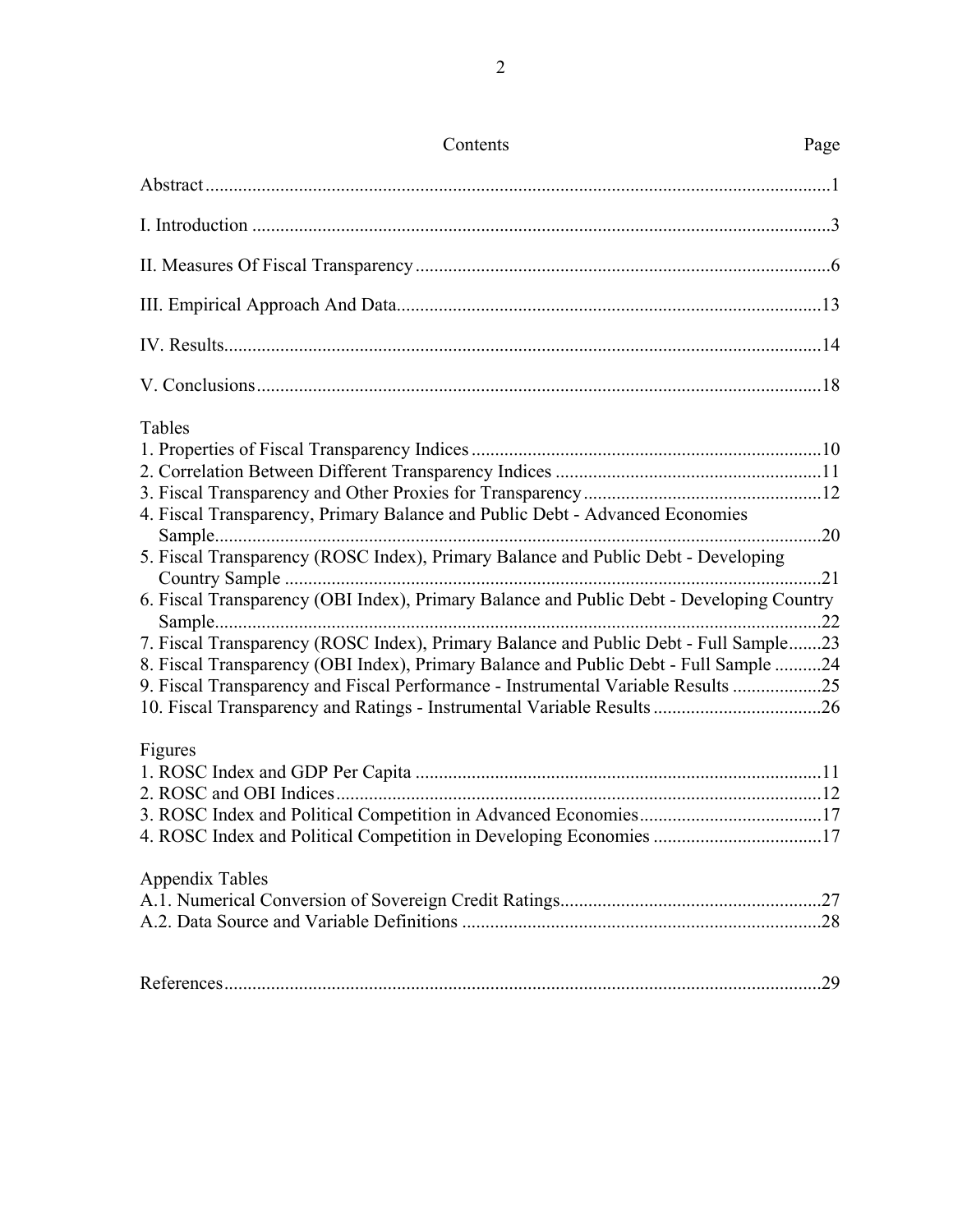### **I. INTRODUCTION**

This paper explores whether fiscal transparency has an effect on the assessment of sovereign risk by market participants as reflected in sovereign credit ratings. It considers two different channels through which transparency may affect ratings. The first channel is indirect and it would work through the effect of transparency on fiscal outcomes. A more transparent fiscal system could be expected to provide policy makers with incentives to adopt better policies: it reduces the scope for special interest groups and rent-seekers to influence policy and provides public recognition for policies that credibly improve public finances. Better fiscal and economic outcomes, in turn, would reduce the risk of sovereign default reflected in credit ratings. The second channel is the direct effect that transparency has in reducing uncertainty associated with a given set of fiscal and financial policies. One can think of this channel as reducing economic agents' uncertainty around the expected fiscal outcomes, even with unchanged policies. More clarity regarding future fiscal policies and risks would help lower the risk premium.

We assess the significance of these two separate channels by estimating a system of equations that relate fiscal transparency to fiscal indicators such as the ratio of debt and primary balance to GDP as well as to credit ratings directly. Credit ratings are thus modeled as a function of fiscal indicators, fiscal transparency and other control variables. In turn, fiscal outcomes are modeled as a function of transparency and control variables. This allows the separate estimation of both the direct and the indirect effects of fiscal transparency on credit ratings.

We use two separate measures of fiscal transparency: one measure based on IMF's reports on the Observance of Standards and Codes (ROSCs)—in particular the fiscal transparency ROSCs—and the other measure based on the 2010 fiscal transparency index of the International Budget Partnership. These two fiscal transparency measures are closely related to Kopits and Craig (1998) definition of fiscal transparency; which essentially involves "openness toward the public at large about government structure and functions, fiscal policy intentions, public sector accounts, and projections." It also entails "ready access to reliable, comprehensive, timely, understandable, and internationally comparable information on government activities – whether undertaken inside or outside the government sector – so that the electorate and financial markets can accurately assess government's financial position and the true costs and benefits of government activities, including their present and future economic and social implications." (Kopits and Craig (1998), p.1)

We find that fiscal transparency has a positive and significant effect on ratings. However, its effect works through different channels in advanced and developing economies. In advanced economies the indirect effect of transparency through better fiscal outcomes is more significant whereas for developing economies the direct credibility effect seems to be more relevant. For advanced economies, a one standard deviation increase in transparency is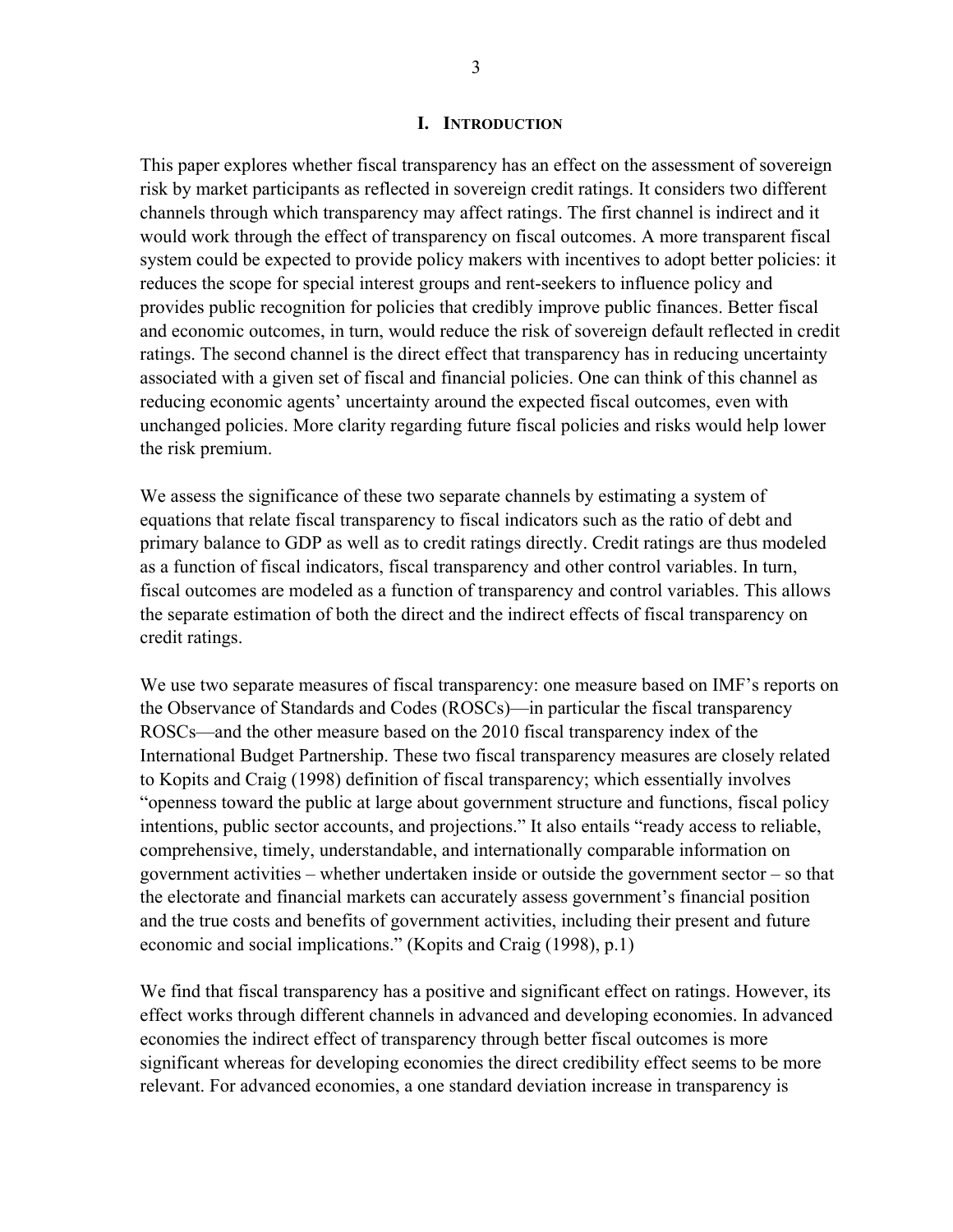associated with an increase in average primary balance of 2.4 percentage of GDP and a lower debt to GDP ratio of about 17 percent of GDP.<sup>2</sup> These results are consistent with the previous literature on the effects of fiscal institutions on economic outcomes such as Alesina et. al  $(1999)^3$  and Alt and Lessen  $(2006)$ .<sup>4</sup> Alt and Lessen  $(2006)$  present evidence that a higher degree of fiscal transparency<sup>5</sup> is associated with lower public debt for a sample of 19 OECD economies and that this relationship is robust to using instrumental variables to account for the possible endogeneity of fiscal institutions. We draw a similar conclusion in this paper, using political competition as an instrument for fiscal transparency. For advanced economies there is some evidence that the relationship between transparency and debt is robust to possible endogeneity and reverse causality. The associated indirect effect of a one standard deviation improvement in fiscal transparency on credit ratings is an increase of 0.45 notches. The direct effect of a similar increase in transparency is about 0.24 notches for advanced economies but this effect is not statistically significant.

For developing economies the indirect effect of transparency is estimated to be much smaller (about 0.06-0.10 notches depending on the fiscal transparency index and the sample) than in advanced economies and it is not statistically significant. This is due to a weak link between transparency and fiscal outcomes as well as between fiscal fundamentals and ratings. In contrast, the direct effect is estimated to be larger than in advanced economies and statistically significant (about 0.50-0.90 notch increase per one standard deviation point improvement in fiscal transparency). A weaker relationship between transparency and fiscal performance in developing economies could be due to several factors. First of all, there can be other factors, not included in our controls, which play a more important role in affecting fiscal performance in developing economies. A second reason could be the existence of nonlinearities in the effect of fiscal transparency on ratings. For instance, it is possible that fiscal transparency only affects fiscal performance once a certain level of institutional and

<sup>&</sup>lt;sup>2</sup> One standard deviation in the fiscal transparency index corresponds to 15 points out of 100 in both the ROSC and the OBI indices. Difference in the ROSC index between Spain and Estonia, Norway and Italy, Mozambique and Uganda or Costa Rica and Paraguay is about 15 points.

<sup>&</sup>lt;sup>3</sup> Alesina et. al. (1999) is based on questionnaires answered by budget directors in various Latin American countries and transparency is measured by whether the control of the central government over its budget can be undermined by the actions of other public agencies. They find that ex-ante constraints on fiscal deficits, topbottom decision making and transparent procedures are associated with better fiscal discipline.

<sup>&</sup>lt;sup>4</sup> Other studies that also find evidence for a relationship between transparency and fiscal outcomes include von Hagen (1992) and von Hagen and Harden (1994) for EU countries, and Stein et. al. (1999) for Latin American countries. Dabla-Norris et al. (2010) use the IMF's ROSCs for fiscal transparency as a dimension of the quality of budget institutions index that they construct for a large sample of low-income countries. They find that strong budget institutions improve fiscal performance as measured by fiscal balances and public external debt. They also find that countries with better budget institutions tend to follow more counter-cyclical fiscal policies.

 $<sup>5</sup>$  The source for the construction of their index is a questionnaire answered by budget directors of OECD</sup> member countries.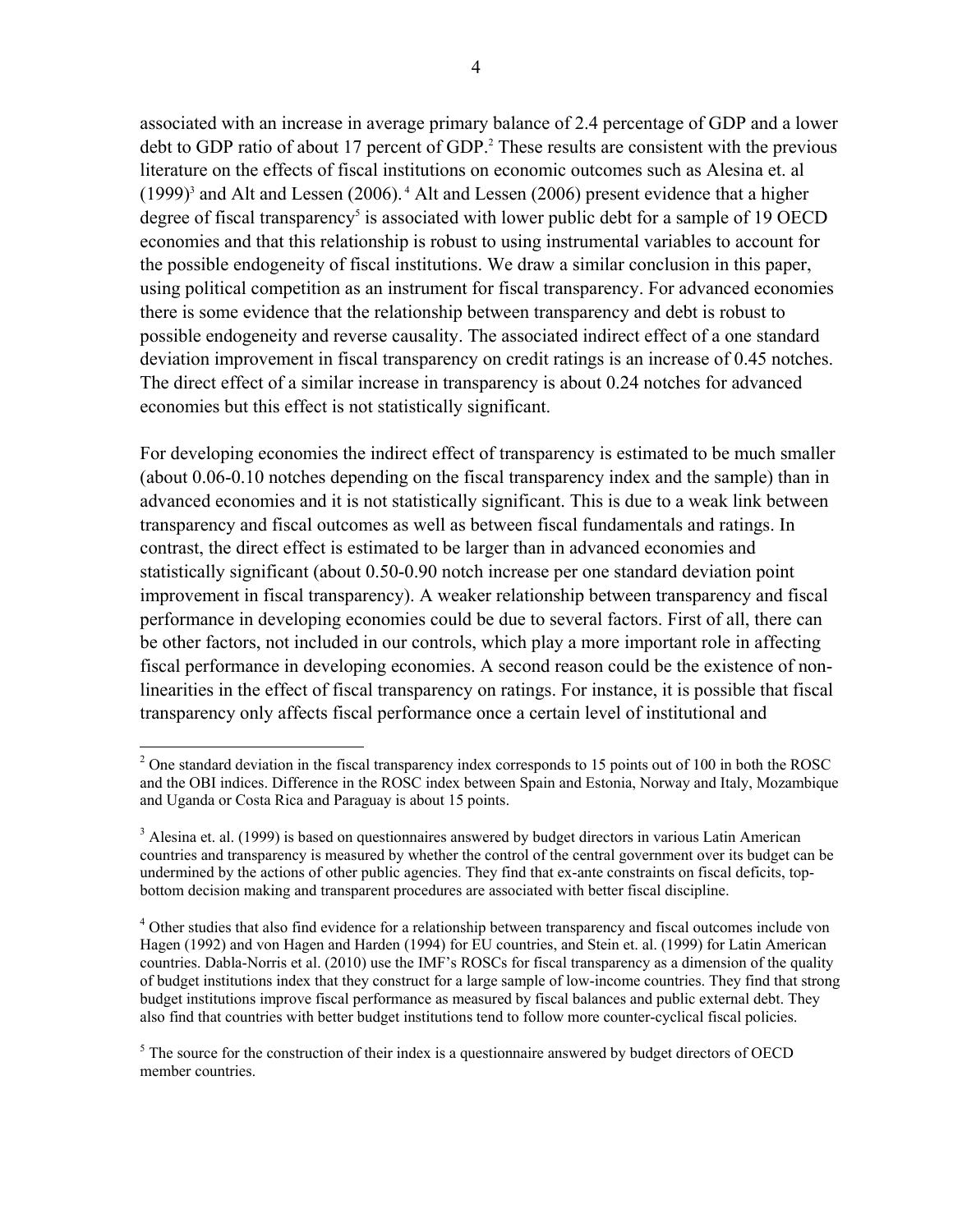economic development is achieved. The large and significant direct effect of transparency on ratings is consistent with previous studies such as Hameed (2005) and Gracia et. al. (2011), both of which use the same transparency index based on IMF's fiscal ROSCs.<sup>6</sup> These studies find that controlling for other factors; economies that disclose quantitative information on fiscal risks have credit ratings one notch higher than economies providing even partial information on these issues.7 The significant direct effect of transparency on ratings could be due to relatively higher risk premia and uncertainty regarding current and future fiscal and economic policies in developing economies. Credible and technically solvent policy and market analyses, reports, data, and general information relevant to investors are typically less abundant for developing economies than for advanced economies. This paucity of information may result in a high marginal value of fiscal transparency due to its impact in reducing uncertainty—an impact that may decline as other sources of information become available. Although this is a reasonable explanation, there are important econometric caveats. The estimated direct effect of fiscal transparency could also be capturing the effects of omitted variables that are correlated with fiscal transparency. One solution to this econometric problem would be to use instruments for transparency—as we do in the advanced economy case when looking at the effect of transparency on debt and primary balance. Some plausible instruments which have been suggested in the literature such as political and electoral competition, or whether the country has common or civil law were explored.<sup>8</sup> However, we could not rule out the existence of weak instrument problems for the developing country sample.

There are other related papers that use different measures of transparency or consider other market-based measures of credibility. Glennerster and Shin (2008) consider the transparencyimproving measures adopted by the IMF during the late 1990s to study the benefits of transparency for a set of 23 emerging market economies. They find that the countries that chose to publish Article IV reports and ROSCs and participate in the Special Data Dissemination Standards (SDDS) had their credit spreads decline by 11 percent on average. They also note that the marginal benefit of transparency was lower for countries that are more transparent and that the benefits of transparency were more pronounced for economies with smaller and less liquid debt markets. Since the timing of the publication of Article IV reports was exogenous, the authors were able to use the decision by country authorities to publish Article IV reports or ROSCs as an instrument for transparency and study its impact

<sup>&</sup>lt;sup>6</sup> Hameed (2005) describes in detail the construction of the fiscal transparency index.

<sup>&</sup>lt;sup>7</sup> Gracia et. al. (2011) also suggests that certain aspects of fiscal transparency such as the disclosure of contingent liabilities, quasi-fiscal and off-budget activities are important in affecting ratings. See Everaert et. al. (2009) and Cebotari et. al. (2009) for a discussion of international practices in fiscal risk disclosure.

<sup>&</sup>lt;sup>8</sup> Finding robust instruments for transparency is challenging and, unfortunately, relatively little is known about what drives cross-country differences in fiscal transparency. This is not only important in interpreting the results of this paper but also in drawing policy recommendations.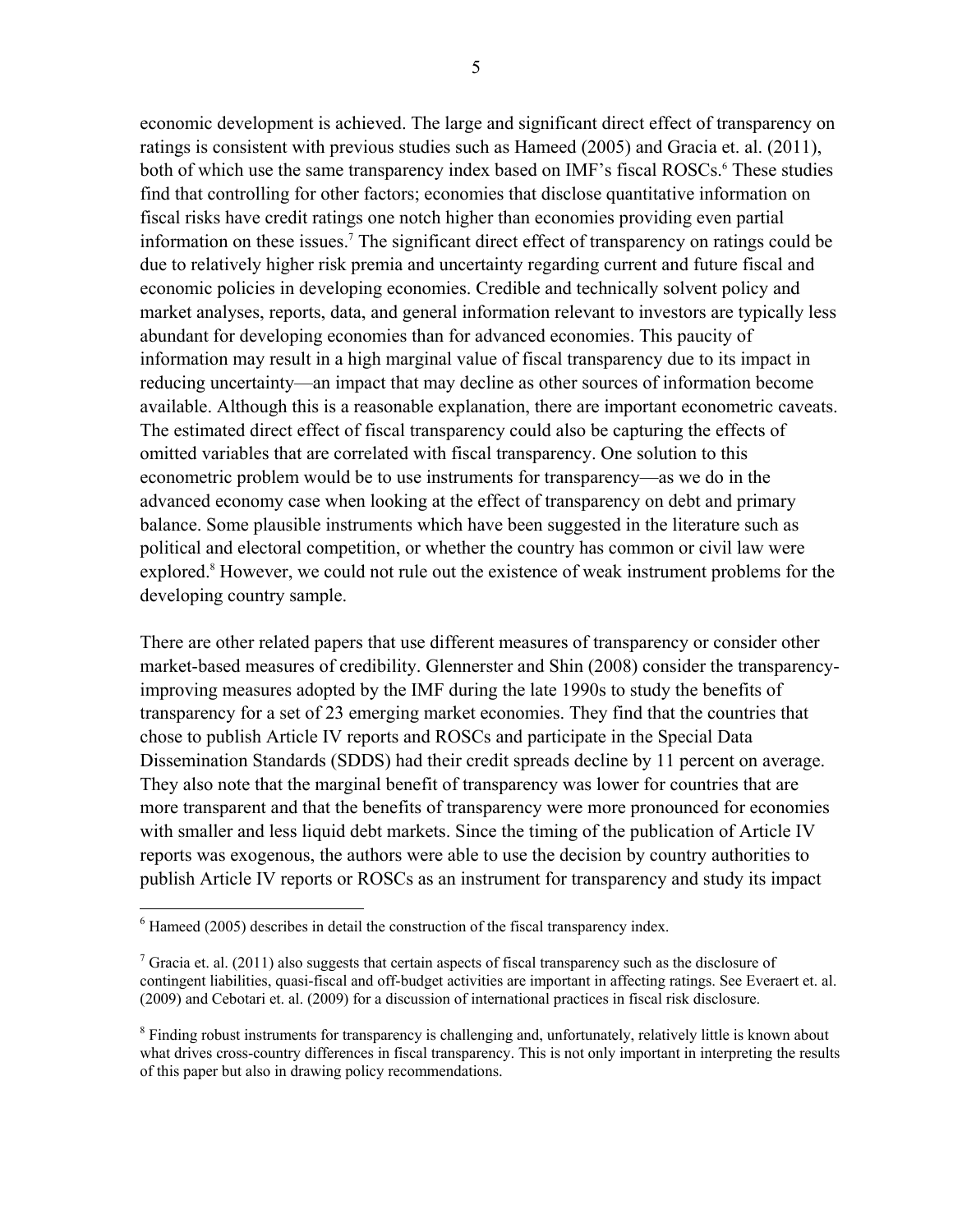on spreads. Gelos and Wei (2005) consider the impact of government transparency on portfolio holdings of emerging market funds around the world. They find that funds systematically invest less in less transparent economies and have a higher propensity to flee less transparent economies during crisis periods.

The organization of this paper is as follows: Section II describes in more detail the construction and coverage of the two measures of fiscal transparency that are used in this paper. Section III outlines the empirical strategy. Section IV presents results and Section V concludes.

# **II. MEASURES OF FISCAL TRANSPARENCY**

Most measures of fiscal transparency used in previous studies are based on detailed reports of international institutions such as the IMF fiscal transparency ROSCs, 9 independent rankings prepared by think tanks such as the International Budget Partnership (IBP) which publishes the Open Budget Index (OBI), or ad-hoc surveys (for OECD economies in Alt and Lessen (2006), European Community members in Von Hagen (1992) and Latin American economies in Alesina et. al. (1999)). Yet, other studies have used event-based measures such as the publication of IMF Article IV reports or the frequency and coverage of published data. These measures typically aim at capturing all or some of the dimensions of fiscal transparency identified in Kopits and Craig (1998): 1) provision of reliable information on the government's policy intentions and forecasts, 2) provision of timely and reliable data on the government operations, such as the publication of comprehensive budget documents that contain information on the general government and the quasi-fiscal activities, and 3) institutional frameworks that encompass "conflict-of-interest rules for elected and appointed officials, freedom-of-information requirements, a transparent regulatory framework, open public procurement and employment practices, a code of conduct for tax officials, and published performance audits." (Kopits and Craig (1998), p.1)

Measuring or quantifying fiscal transparency is certainly a challenging task, as it requires translating and reducing multi-dimensional qualitative information on institutions to significantly fewer dimensions in a quantitative manner. In addition, there are various practical ways in which policymakers can use budgetary accounting strategies to conceal information and circumvent formal transparency requirements.10 As with other aspects of

 $\overline{a}$ 

<sup>&</sup>lt;sup>9</sup> Various papers have used IMF's fiscal ROSCs to discuss the state of fiscal institutions and draw policy recommendations. See Allan and Perry (2003) for EU accession countries and Parry (2007) for Latin American countries. Petrie (2003) summarizes the views and the awareness of financial market participants and civil society groups regarding IMF's fiscal ROSCs. It indicates that rating agencies do indeed pay attention to these measures and proposes ways to improve the coverage of ROSCs. Finally, Weber (2011) finds that the transparency index based on public ROSCs is related to the average stock flow residuals for public debt.

<sup>&</sup>lt;sup>10</sup> See Alesina and Perotti (1996) for more details on budgetary tricks that are typically used. They note, for example, that the presence of deficit limits might create incentives to reduce budget transparency.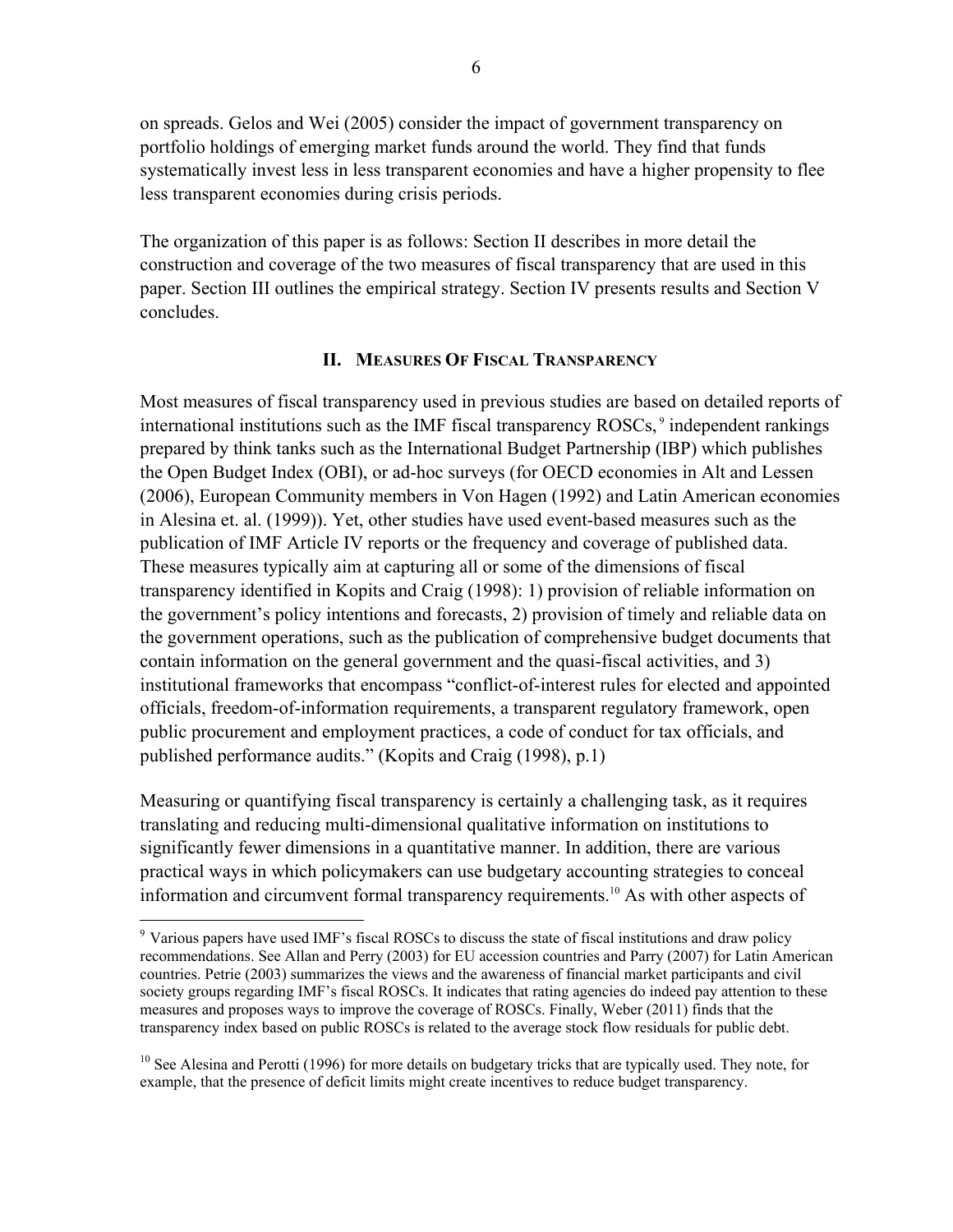fiscal disclosure, it is not always possible to capture the use of such tricks in typical numerical indices of fiscal transparency.<sup>11</sup> Despite these limitations, studying the effects of fiscal transparency on fiscal performance or market perceptions of risk in a cross-country setting inevitably requires the use of standardized measures of fiscal transparency

We use IMF's ROSCs and the fiscal transparency index of the International Budget Partnership (IBP)<sup>12</sup>—the Open Budget Index (OBI)—because of their wide country coverage and public availability. In addition, the fact that they originate from two sources that are independent from each other makes them suitable for comparison and as a double check. In this section we first provide a brief overview of these two main indices and then discuss their properties and how they relate to other proxies for fiscal transparency.

# **Fiscal Transparency Reports on the Observance of Standards and Codes (ROSC):**

During the late 90s, the IMF undertook different initiatives to improve the reporting and transparency of data and macroeconomic policies. One such measure was the introduction of ROSCs. ROSCs covered twelve different areas where certain internationally recognized standards and codes could be applied, such as banking supervision, data dissemination, monetary and financial policy transparency and fiscal transparency. The Code of Good Practices on Fiscal Transparency was approved by the IMF Board in 1998.<sup>13</sup> The Code is divided into four main sections: clarity of roles and responsibilities; public availability of information; open budget preparation, execution, and reporting; and assurances of integrity. During 1998-2010, 93 economies had their fiscal transparency ROSCs completed and published.14

Hameed (2005) constructs a numerical index using the fiscal ROSCs by translating information that is mainly textual into numerical values. This is the index that we use in this paper. It takes values between 0 and 100 and has three main components:

1) Public Information: This component involves the availability of forward estimates for the next two years; whether tax expenditures, contingent liabilities, quasi-

 $\overline{a}$ <sup>11</sup> There are various theoretical explanations for why politicians may choose to be less transparent. Buchanan and Wagner (1977) propose a model of "fiscal illusion" where voters underestimate the costs of current and future public programs if the budgets are not transparent; whereas in Rogoff (1990) strategic ambiguity creates opportunities for politicians to pursue their own goals.

<sup>&</sup>lt;sup>12</sup> Information on IMF's ROSCs can be found in http://www.imf.org/external/NP/rosc/rosc.aspx/. Information on the IBP index can be found in http://internationalbudget.org/what-we-do/open-budget-survey/.

<sup>&</sup>lt;sup>13</sup> More details on the Code can be found in the IMF's Manual on Fiscal Transparency (IMF (2007)).

<sup>&</sup>lt;sup>14</sup> Participation and publication of fiscal transparency ROSCs are voluntary. This study only uses information on the publicly available ROSCs.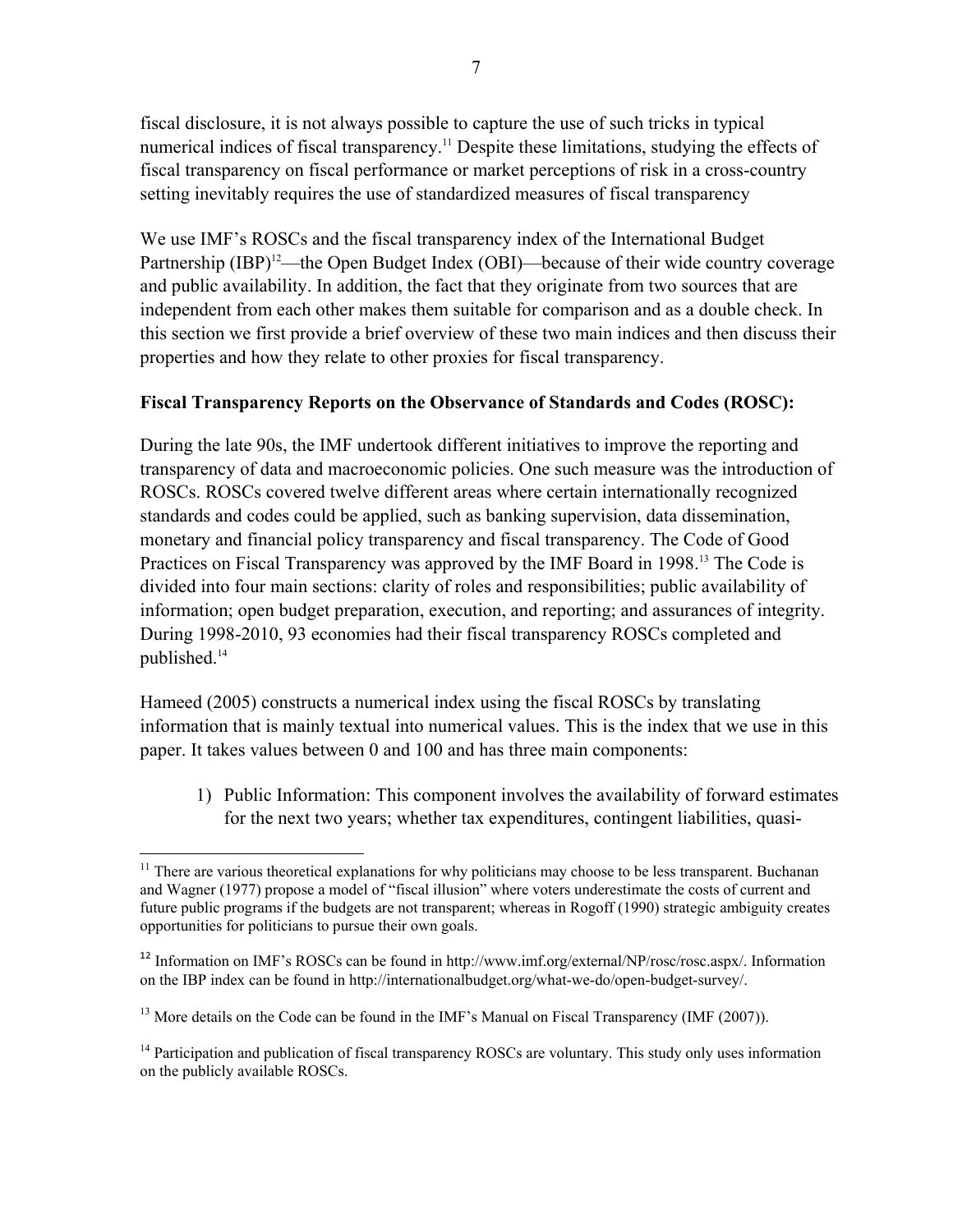fiscal activity (in the financial and non-financial sectors) and debt are reported comprehensively in budget documents and whether fiscal data is released in a timely manner with sufficient detail and quality.

- 2) Budget process (preparation, execution and reporting): This component has three sub-components concentrating on budget preparation, budget execution and budget reporting. Budget preparation involves whether medium-term quantitative macroeconomic framework guides fiscal policies, whether new policy costs are reported, whether statement on medium-term policy objectives and fiscal and macro risks are included in budget documents. Budget execution covers whether budget classification is uniform and consistent with the standards of the 2001 Government Financial Statistics Manual (IMF (2001)), whether there is a comprehensive and integrated accounting system that allows for a reliable assessment for payment arrears and whether the coverage of budget documents is sufficiently wide including extra-budgetary transactions. Budget reporting includes the internal audit of budget execution, whether a mid-year report on budget developments is published and presented to the legislature and finally whether final accounts are presented in a timely manner with a description of compliance with the budget, and explanations for deviations.
- 3) Assurance of integrity: This component involves the independence and soundness of external audit, whether there is independent assessment of macroeconomic and fiscal forecasts and whether budget projections are based on realistic assumptions, reflecting recent revenue and expenditure trends.

The index calculated by Hameed (2005) (the ROSC index) assigns a rating of 0, 33, 66 or 100 to the different sub-components, which are averaged to get ratings for the three main components described above. Our empirical analysis we use the average of the first two components as the main ROSC index. We found that the assurance of integrity component of the index has a smaller and less significant effect on ratings and fiscal performance. This component captures the integrity and independence of budget projections and reports and hence reflects the internal checks and balances of the budgetary institutions. The other two components, on the other hand, capture the availability of information and the transparency of the budget process. It is conceivable that this component affects fiscal performance and ratings in a different way than the other transparency indicators.<sup>15</sup>

1

<sup>&</sup>lt;sup>15</sup> Results using an average of the three components are similar but have a slightly lower econometric significance.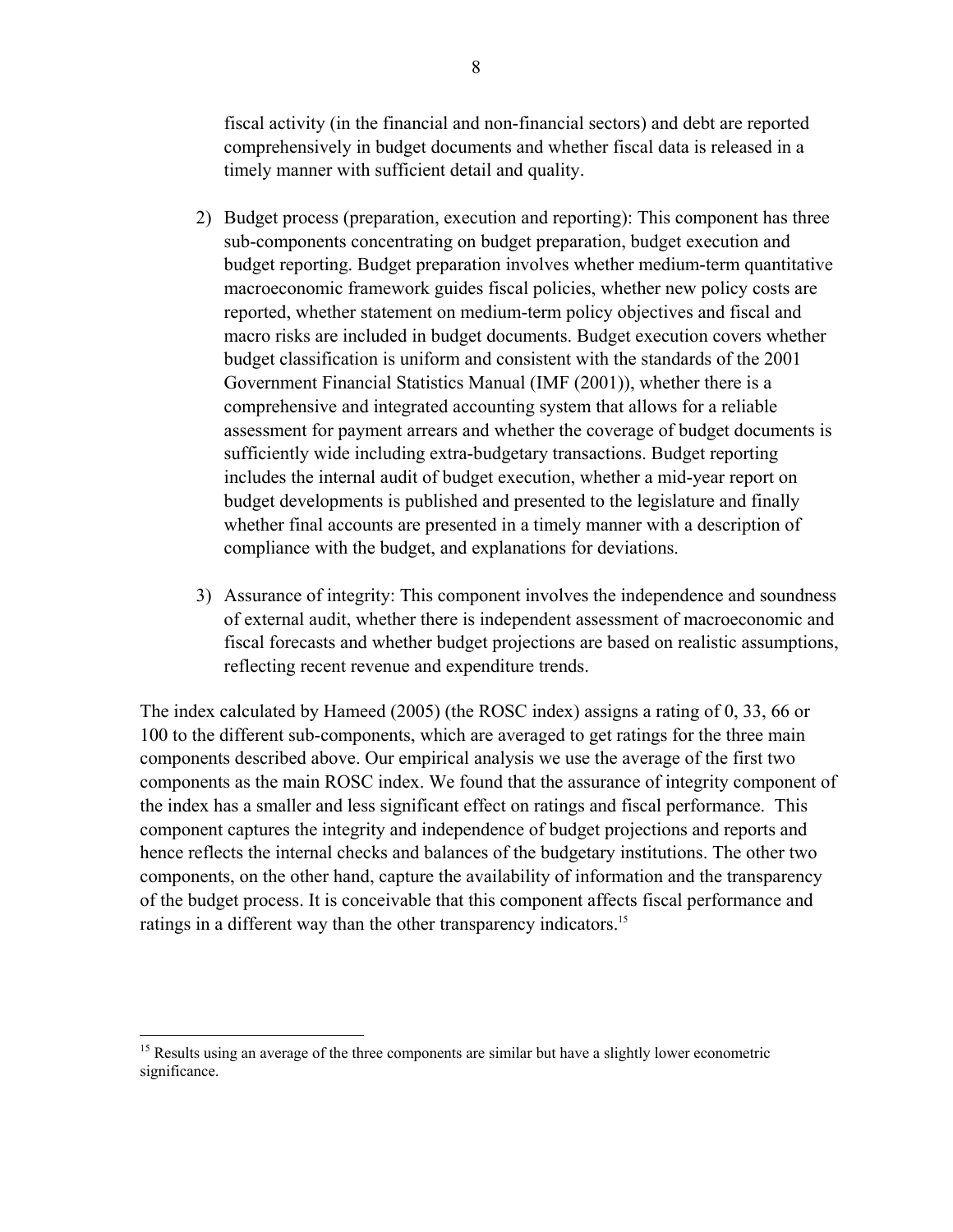# **The Open Budget Index (OBI) of the International Budget Partnership (IBP):**

The IBP conducts bi-annual surveys (the OBI) which cover the availability of key budget documents that relate to budget formulation, budget execution and budget audit processes, the legislative strength and the strength of the supreme audit institution. There are currently three vintages of these surveys: 2006, 2008, and 2010. The country coverage has increased over time with the different vintages. The main OBI survey covers the availability, clarity and quality of different budget documents. It also has two other indices that capture the legislative strength and the strength of the supreme audit institution (SAI) respectively. All indices take values between 0 and 100.

The main OBI is based on 92 questions which cover the quality and comprehensiveness of 8 key budget documents: pre-budget statement (3 questions), executive's budget proposal (6 questions), executive's budget proposal (58 questions), enacted budget (1 question), citizen's budget (1 question), in-year reports (8 questions), mid-year review (4 questions), year-end report (10 questions) and audit report (7 questions). The other indices on legislative strength and the strength of the audit institution are based on 12 and 10 questions respectively. In our empirical analysis we use the main OBI, covering the quality and comprehensiveness of budget documents.

# **Properties of Fiscal Transparency Indices:**

Table 1 shows the main properties of the fiscal ROSC and OBI indices, distinguishing between advanced and developing economies. The average levels of transparency in the ROSC and OBI indices are comparable for both country groups. As expected, average transparency for advanced economies is significantly higher than the average for other developing economies.<sup>16</sup> Fiscal transparency is highly correlated with income per capita (Figure 1). The standard deviations of transparency indices are comparable across advanced and developing economies; which suggest that there is significant variation in transparency among both the advanced and the developing economies. The coverage of the fiscal ROSC index for advanced economies is significantly higher.

1

<sup>&</sup>lt;sup>16</sup> Fiscal transparency is highly correlated with income per capita.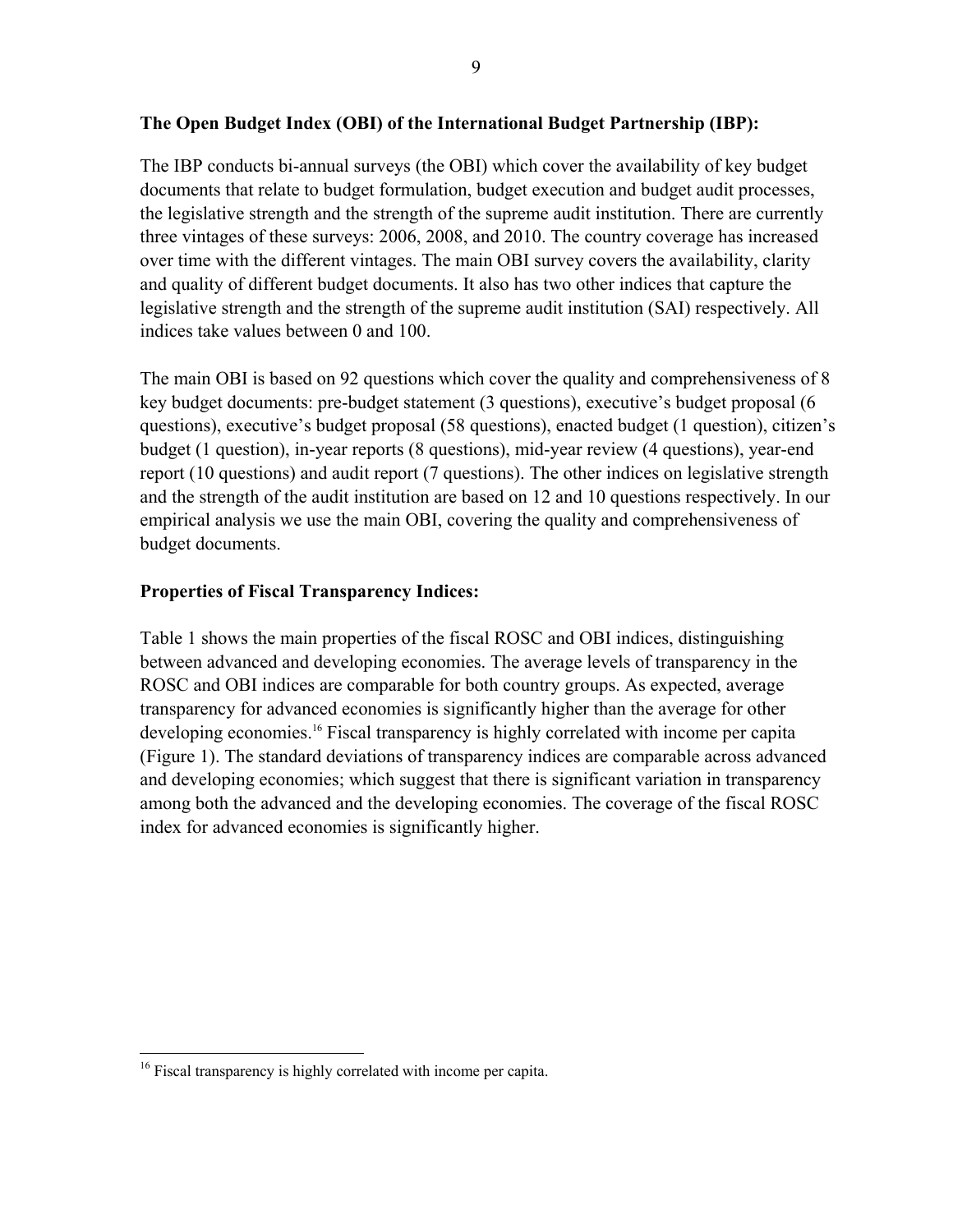|                                                                                |                       |                         |                       |                           |                       | <b>Table 1. Properties of Fiscal Transparency Indices</b> |                       |                         |                       |                         |
|--------------------------------------------------------------------------------|-----------------------|-------------------------|-----------------------|---------------------------|-----------------------|-----------------------------------------------------------|-----------------------|-------------------------|-----------------------|-------------------------|
|                                                                                |                       | Mean                    |                       | <b>Standard Deviation</b> |                       | Min                                                       |                       | Max                     |                       | Number of Countries     |
| Index                                                                          | Advanced<br>Economies | Developing<br>Economies | Advanced<br>Economies | Developing<br>Economies   | Advanced<br>Economies | Developing<br>Economies                                   | Advanced<br>Economies | Developing<br>Economies | Advanced<br>Economies | Developing<br>Economies |
| <b>ROSC Public Information</b><br>ROSC Budget Process<br><b>OBI Index Main</b> | 73.2<br>79.0<br>74.2  | 39.8<br>46.6<br>43.1    | 16.2<br>16.2<br>12.3  | 15.6<br>15.5<br>20.7      | 37.9<br>46.5<br>57.6  | 9.4<br>7.3<br>0.0                                         | 95.1<br>100.0<br>90.1 | 80.6<br>89.8<br>92.3    | 22<br>22<br>12        | 56<br>56<br>59          |
| Source: ROSC Reports on Fiscal Transparency, IMF and Open Budget Index, 2010.  |                       |                         |                       |                           |                       |                                                           |                       |                         |                       |                         |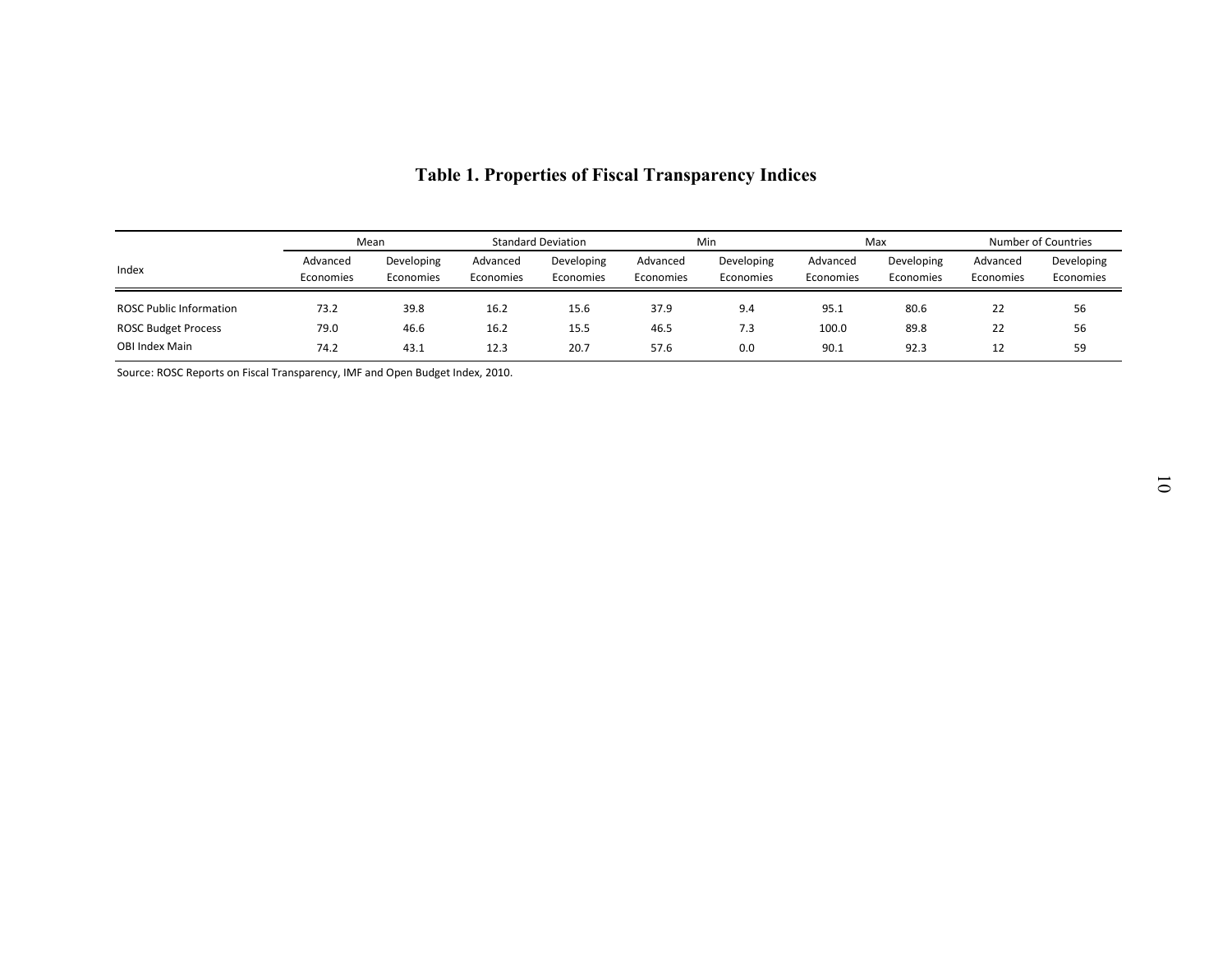

**Figure 1. ROSC Index and GDP Per Capita** 

Source: ROSC Reports on Fiscal Transparency, IMF.

### **Table 2. Correlation Between Different Transparency Indices**

| ROSC Sub-Index                 | <b>OBI Index Main</b> |
|--------------------------------|-----------------------|
| <b>ROSC Public Information</b> | 0.51                  |
| <b>ROSC Budget Process</b>     | በ 71                  |

Source: ROSC Reports on Fiscal Transparency, IMF and Open Budget Index, 2010.

The correlation between ROSC and OBI indices is high which suggests that they are broadly consistent with each other and capture a similar definition of fiscal transparency (Table 2 and Figure 2). We also consider how our fiscal transparency indices relate to other proxies for fiscal transparency such as stock-flow adjustments and perceptions of corruption in a country.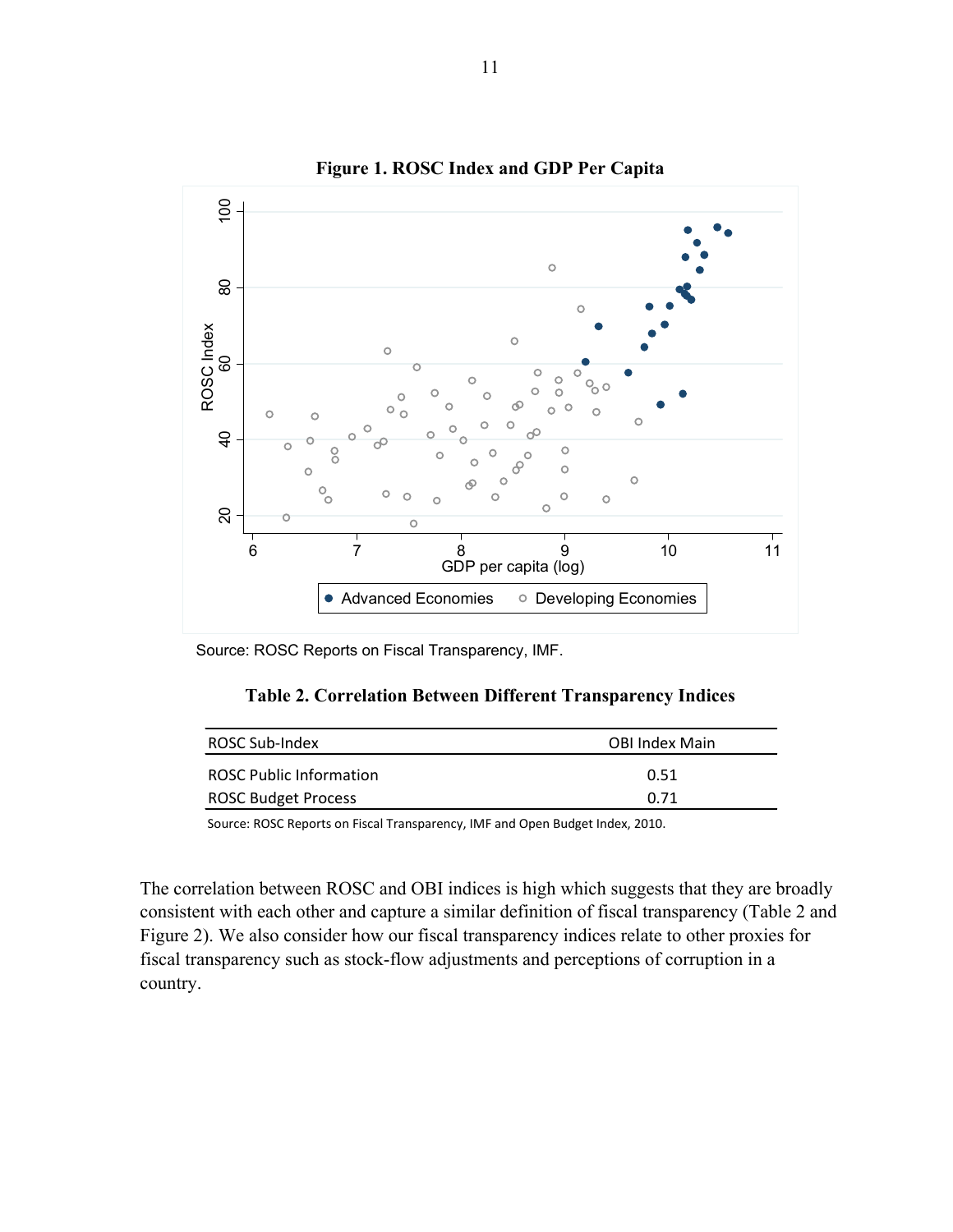

### **Figure 2. ROSC and OBI Indices**

Source: ROSC Reports on Fiscal Transparency, IMF and Open Budget Index. 2010.

#### **Table 3. Fiscal Transparency and Other Proxies for Transparency**

|                                | Average Stock Flow      |                                     |  |  |  |
|--------------------------------|-------------------------|-------------------------------------|--|--|--|
|                                | Adjustment <sup>1</sup> | Corruption Perceptions <sup>2</sup> |  |  |  |
| <b>ROSC Public Information</b> | $-0.40$                 | 0.62                                |  |  |  |
| <b>ROSC Budget Process</b>     | $-0.49$                 | 0.65                                |  |  |  |
| <b>OBI Index Main</b>          | $-0.28$                 | 0.64                                |  |  |  |

Source: ROSC Reports on Fiscal Transparency, IMF and Open Budget Index, 2010.

 $\overline{a}$ 

1. The data for average stock-flow adjustment is from Weber (2012). The average stock-flow adjustment captures the average difference between fiscal balances and the change in debt which is not explained by factos such as exchange rate movements and financial transactions.

2. The corruption perceptions index is the 2010 index calculated by Transparency International.

The average stock-flow adjustments<sup>17</sup> can be interpreted as a proxy for lack of transparency since this measure would be higher for countries that resort to off-budget activities and other

<sup>&</sup>lt;sup>17</sup> The stock-flow adjustment refers to the difference between the reported fiscal balance and the reported change in net government debt. There are legitimate reasons for the stock-flow adjustment to differ from zero, such as proceeds from privatization or financial divestments or acquisitions. However, it is also found to be a good proxy for non-disclosure of budgetary operations or other non-transparent budgetary practices (Weber (2012)).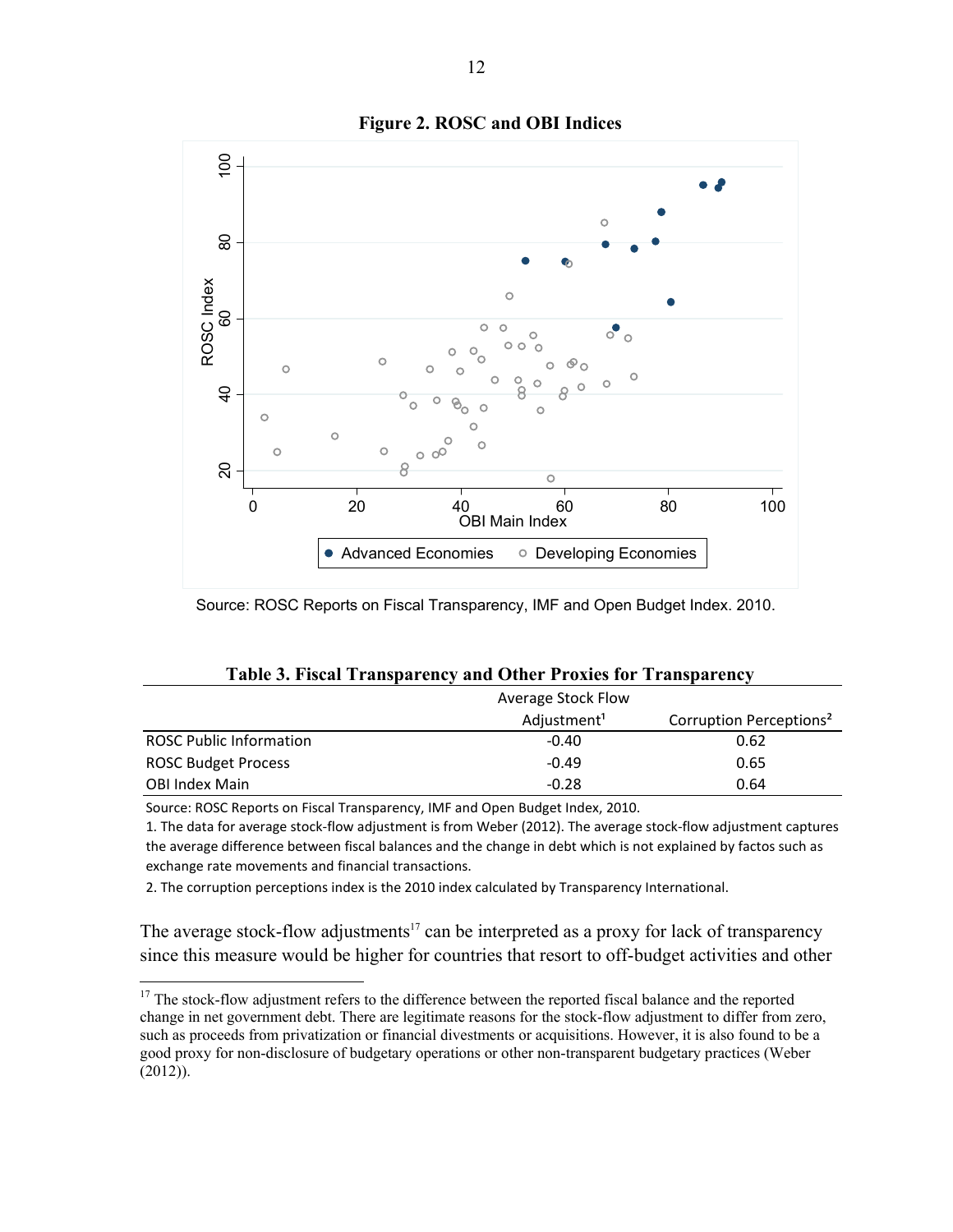accounting tricks to manipulate fiscal balances. As Table 3 shows, there is a negative correlation between these two variables, which is consistent with our priors: higher stockflow adjustments may be indicative of less transparent budgetary institutions.

The extent of corruption in a country is also expected to be closely related to general transparency of fiscal operations. We consider the relationship between the corruption perceptions index computed by Transparency International in 2010 and the different fiscal transparency indices. We find that economies that do better in the corruption perceptions index also tend to score higher on fiscal transparency, which is consistent with our priors.

### **III. EMPIRICAL APPROACH AND DATA**

In our empirical analysis we use cross-country regressions to study the effect of fiscal transparency on market performance as measured by sovereign credit ratings, controlling for other potential determinants of market performance. Unfortunately, we do not have fiscal transparency measures that vary over time and cover a sufficiently long time period. Therefore, it is not possible to use a panel estimation method. Our baseline regression model relates average credit ratings in 2010 to fiscal transparency, average primary balance over the previous 10 year period, the 2010 debt to GDP ratio and other control variables:

$$
R_i(2010) = \alpha_0 + \alpha_1 f \text{istrans}_i + \alpha_2 \text{debt}(2010)_i + \alpha_3 f \text{isbal}_i + \alpha_4 X_i + \varepsilon_{1,i}
$$
\n
$$
f \text{is bal}_i = \chi_0 + \chi_1 \text{debt}_i(2000) + \chi_2 \text{growth}_i + \chi_3 \text{frac}_i + \chi_4 \text{fistrans}_i + \chi_5 Y_i + \varepsilon_{2,i}
$$
\n
$$
\text{debt}_i(2010) = \eta_0 + \eta_1 \text{debt}_i(2000) + \eta_2 \text{growth}_i + \eta_3 \text{frac}_i + \eta_4 \text{fistrans}_i + \eta_5 Z_i + \varepsilon_{3,i}
$$

where  $R_i$  denotes the credit rating for country *i*, *fistrans*, denotes the relevant fiscal transparency measure for country  $i$ , and *debt*, and *fisbal*, stand for the gross general government debt and primary fiscal balance ratios to GDP respectively. *growth*, and *frac*, denote the average real growth rate and average political fractionalization<sup>18</sup> and finally  $X_i$ ,  $Y_i$ , and  $Z_i$  stand for the set of other control variables that we include in the regressions such as whether the country is a fuel exporter.

We define the direct effect of a one unit increase in transparency as  $\alpha_1$  and the indirect effect is defined as  $\alpha_2 \eta_4 + \alpha_3 \chi_4$  reflecting the effects of transparency through its impact on levels of debt and fiscal balance.19 The number of economies that have been assigned a sovereign

1

 $18$  This variable is the 2000-2010 average of the fractionalization index in the World Bank's Political Institutions Database.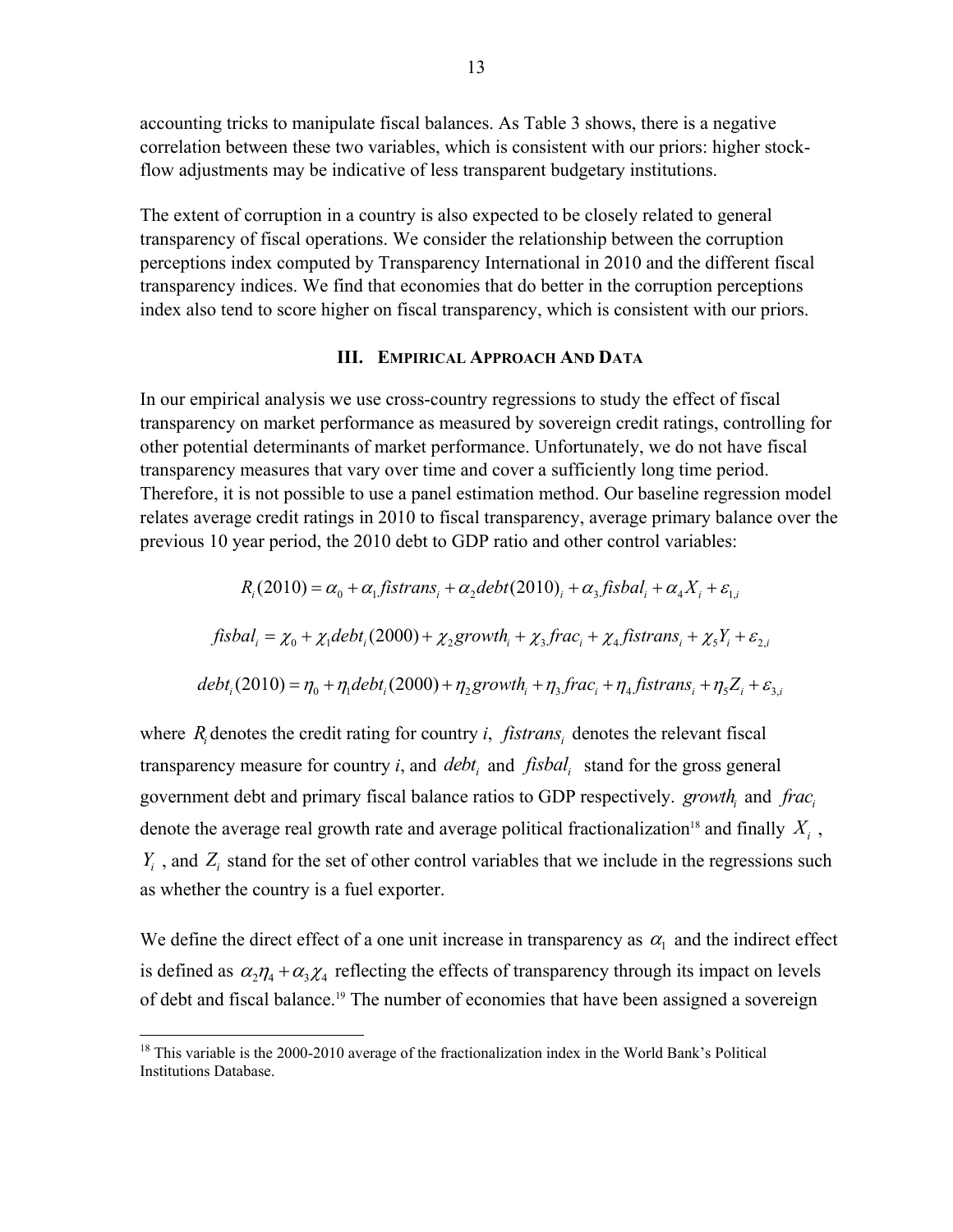credit rating has increased substantially since the 1990s and sovereign credit ratings are one of the key determinants of bond yield spreads on international bonds.<sup>20</sup> We convert ratings by the three main rating agencies (S&P, Fitch and Moody's) to numerical indices and use their average as our main sovereign credit rating variable.<sup>21</sup>

An extensive literature looking at the determinants of sovereign credit ratings and yield spreads offers useful guidance regarding the set of macroeconomic variables that needs to be included in  $X_i$ .<sup>22</sup> The control variables that we consider include GDP per capita (PPP based) in 2000, average growth rate, default history and average inflation.<sup>23</sup>

### **IV. RESULTS**

Tables 4- 6 show the estimation results using different country samples. We first consider the advanced country sample (Table 4) and then the developing country sample (Table 5) and finally the full sample (Table 6). In all the results that we present, we use a seemingly unrelated regression estimation (SURE) method.<sup>24</sup> For all samples, we start with a specification that only considers the indirect effect of fiscal transparency on credit ratings. We then run a second set of regressions that include the direct effect on ratings to analyze how the inclusion of fiscal transparency affects the estimates of other variables such as the fiscal performance indicators. We then consider instruments for fiscal transparency in a separate sub-section to investigate the robustness of our baseline results.

Starting with the advanced economy sample in Table  $4<sup>25</sup>$  specification [1] shows that there is a significant effect of transparency on fiscal performance. A one standard deviation increase in transparency (about 15 points) improves primary balance to GDP ratio by 2 percent of GDP and the debt to GDP ratio by about 16 percentage points. The improvement in credit

<sup>19</sup> The delta method is used to estimate the standard errors for the indirect effect. The significance levels of the indirect effects are reported in Tables 4-8.

 $^{20}$  In addition to the sovereign credit ratings, we also experimented with using the EMBI yield spreads as another measure of sovereign creditworthiness. However, the number of countries that have both EMBI yield spreads and a measure of fiscal transparency is very limited and our results using spreads were insignificant and not robust.

 $21$  See Appendix for more details.

 $22$  See Bellas et. al (2010).

 $^{23}$  See the Appendix for a more detailed description of variable definitions and data sources.

 $24$  We also repeated our estimates using single-equation OLS and found that the estimates are comparable, although with the SURE estimations the statistical significance of fiscal transparency improves slightly.

<sup>25</sup> We only report results using the ROSC index since the OBI index only covers a few advanced economies.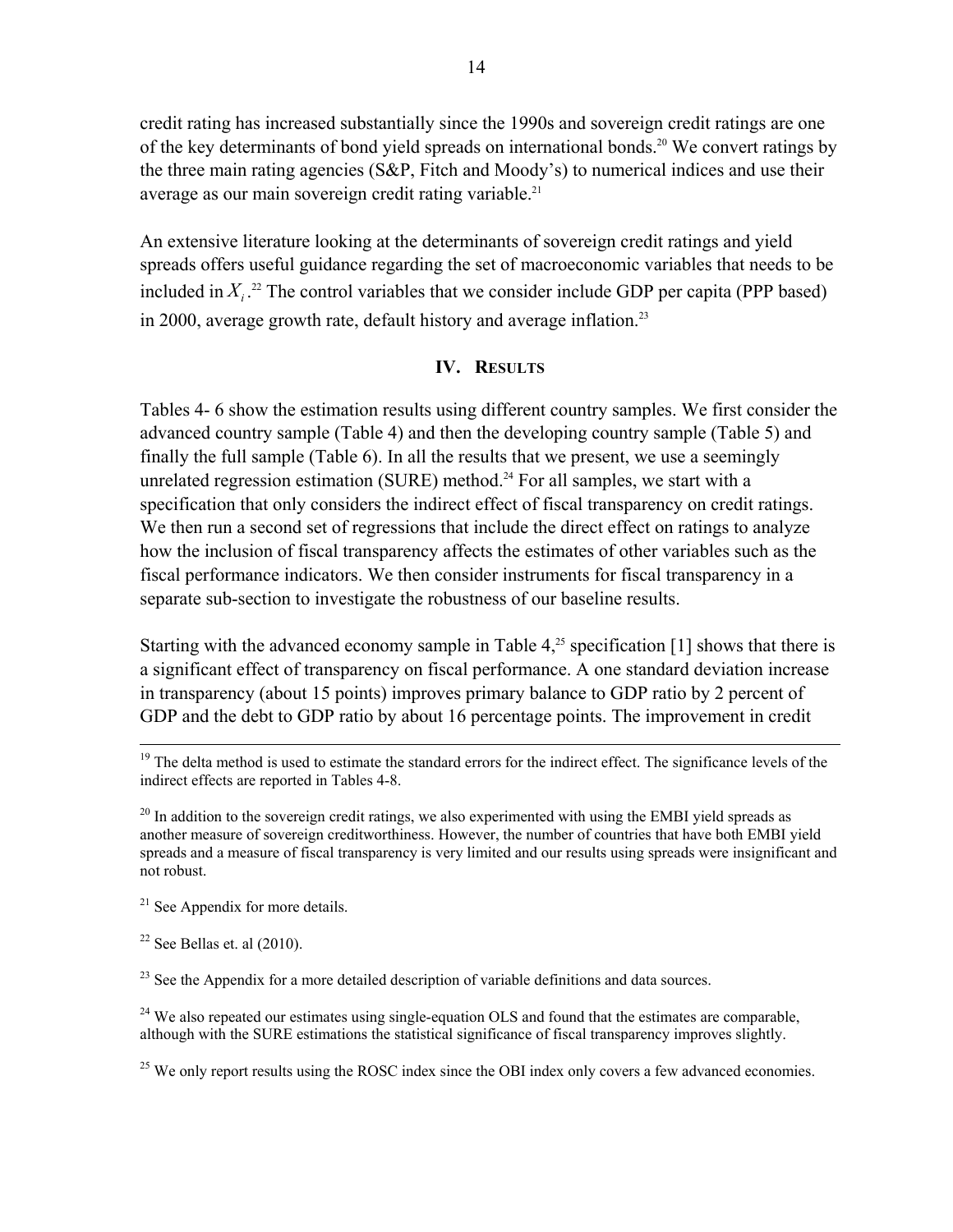ratings associated with a one standard deviation increase in transparency is about 0.45 notches.26 When we include fiscal transparency in the equation for credit ratings (specification [2]), the estimated effect is not found to be statistically significant and is smaller than the indirect effect. Furthermore, the coefficients of other variables are not affected by the inclusion of the fiscal transparency variable. This leads us to conclude that for advanced economies, fiscal transparency affects credit ratings mainly through its indirect effect on fiscal performance, whereas the direct credibility effect seems to be not as significant.

Tables 5-6 show the same estimates for developing economies using the ROSC and the OBI indices respectively. For all specifications and for both indices, the effects of transparency on primary balance and debt are small and not statistically significant. It could be the case that the effect of fiscal transparency on fiscal performance depends on other variables or only becomes significant when the economic and institutional development in a country is above a certain threshold. When we include fiscal transparency as an additional explanatory variable for credit ratings (specification [2]), we find that fiscal transparency has a significant and large direct effect on ratings under both the ROSC and the OBI indices. A one standard deviation increase in fiscal transparency is associated with an increase in ratings of about 0.5- 0.9 notches depending on the transparency index. The large direct effect of transparency for developing economies could indicate that the risk premium associated with uncertainty about past and future fiscal policies may indeed be more important than headline fiscal indicators. Another possibility is that the measured effect of transparency also includes the effects of omitted variables in our regression model. Although we include various control variables, it is unfortunately not possible to rule out the existence of omitted variables. We investigate whether an instrumental variable approach can deliver a more conclusive assessment on the size and significance of the direct effect of fiscal transparency on ratings in the next section.

Finally, Tables 7-8 show the same estimates using the full sample for comparison with previous studies using the ROSC index. Our estimates using the full sample are mainly driven by developing economies. The estimated effect of transparency on fiscal variables is small and the direct effect on ratings is significant and large. We include in our regression model a dummy for advanced economies to capture fixed effects that are not captured by other variables. Our estimates using the ROSC index are similar to Hameed (2005) but our estimate of the direct effect is smaller, which is primarily due to the inclusion of the advanced country dummy as the inclusion of this dummy reduces the size of the estimated direct effect of transparency.<sup>27</sup>

1

 $26$  See the last rows in the table which computes the estimated effect of transparency on ratings coming from the direct and indirect channels.

 $27$  If we do not include the advanced country dummy, the estimated direct effect of transparency increases to levels that are comparable to Hameed (2005).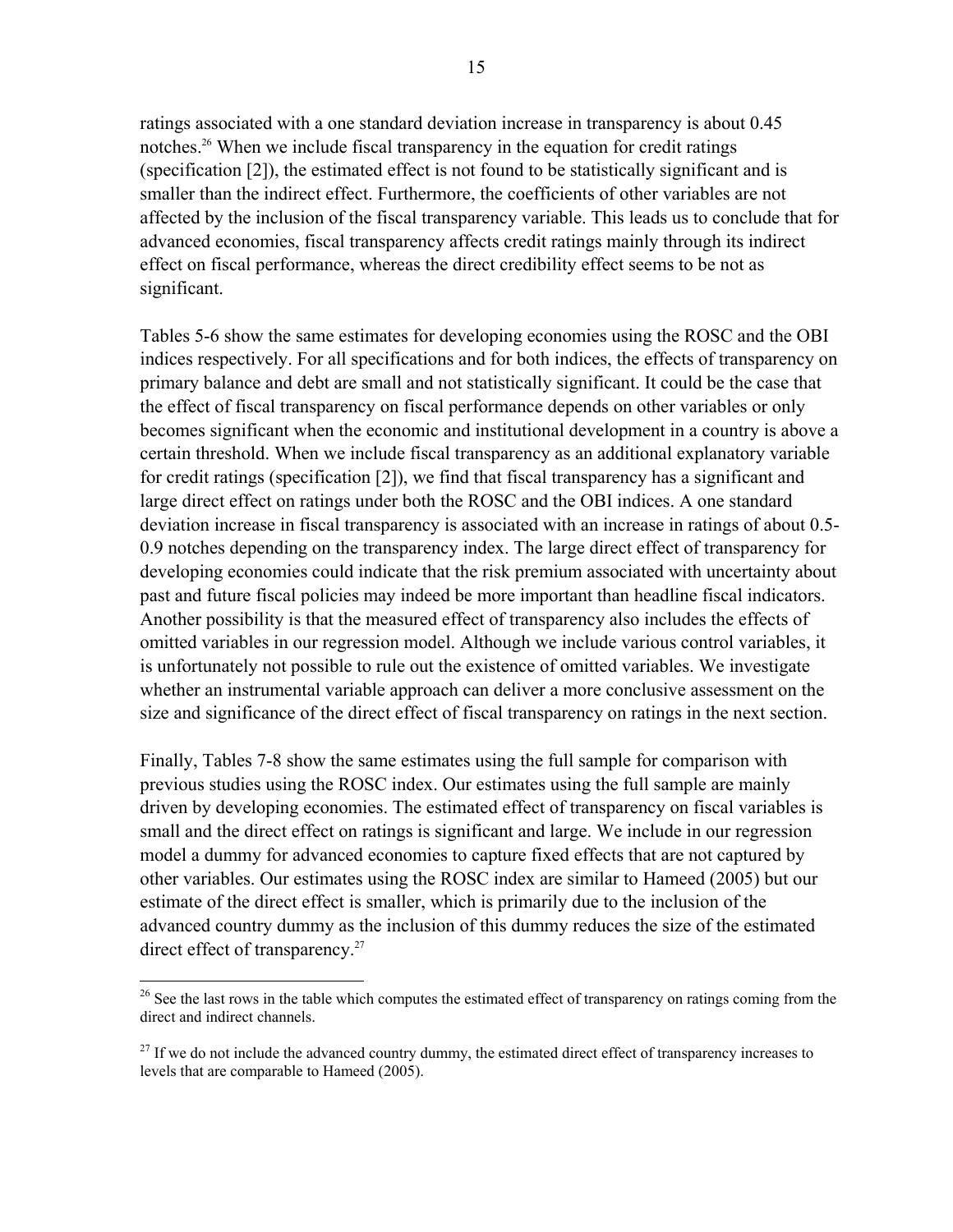### **Robustness and Instrumental Variables**

1

Although using as many control variables as possible could go a long way in isolating the impact of transparency on ratings, it may still be subject to omitted variable bias. Furthermore, it can be argued that fiscal transparency is endogenous with respect to fiscal performance. Countries that have better fiscal policies may also have higher incentives to be more transparent and hence the interpreted causal relationship between transparency and fiscal performance may be misleading. An alternative empirical approach is using instruments for fiscal transparency. Although fiscal transparency and institutions in general are endogenous with respect to many macroeconomic and policy-related variables that affect market perceptions of risk, there have been some attempts at finding instruments for transparency. For instance, Glennerster and Shin (2008) use the timing of the publication of Article IV reports and ROSCs as instruments for transparency since the timing of the publication of these reports is exogenous to the macroeconomic developments in the country and the decision to publish the reports can be used as a measure of transparency. Alt and Lassen (2006), on the other hand, propose political competition, presidential system and the legal tradition as instruments for fiscal transparency.

In this paper we explore using political and electoral competition as instruments for fiscal transparency.28 Our political competition variable captures the frequency of political turnover as in Alt and Lessen (2006). Countries that have a higher political turnover are expected to have higher fiscal transparency since political parties in power would have higher incentives to adopt transparency-enhancing institutions if they know that there is a high probability of being in opposition in the future.

Electoral competition is also expected to be related to transparency since countries that have higher electoral competition and that are more democratic, would have more checks and balances in their political system and more incentives for transparency-improving measures. Figure 3 and Figure 4 show the correlation between fiscal transparency, based on the ROSC index, and political competition for advanced and developing economies. Although there is a positive relationship for the advanced economies, there does not seem to be a strong relationship for the developing economies.

<sup>&</sup>lt;sup>28</sup> We also considered a dummy variable for whether the legal origin is common or civil law. As argued by Alt and Lessen (1996), the existence of common law tradition can be related to higher limits on the role of the state and could be associated with the promotion of higher openness and transparency. However, in our sample correlation of legal origin with fiscal transparency was very low and hence we do not report any results with the common law dummy in the instrument set.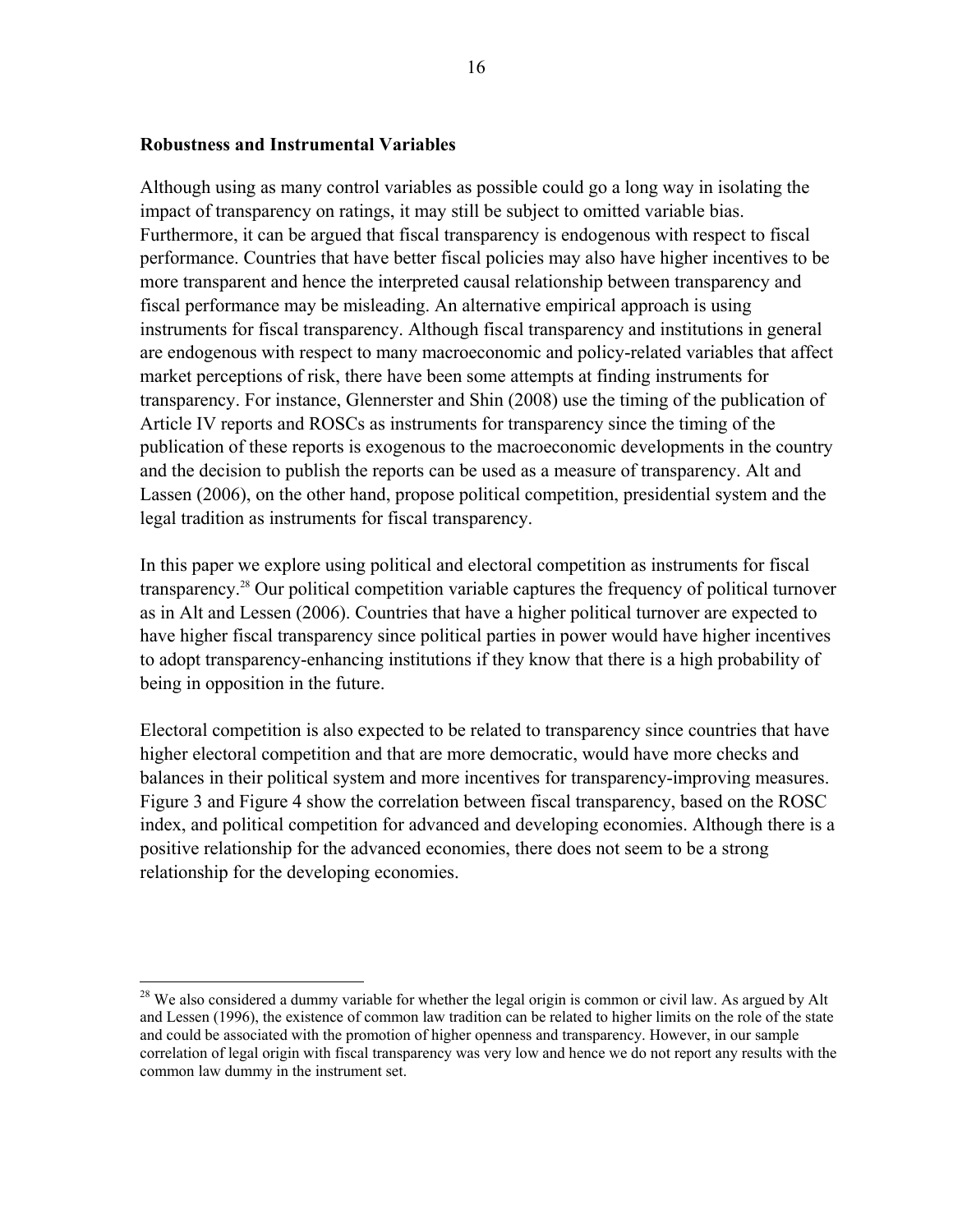

**Figure 3. ROSC Index and Political Competition in Advanced Economies** 

Source: ROSC Reports on Fiscal Transparency, IMF, and authors' calculation using Database of Political Institutions, World Bank.

**Figure 4. ROSC Index and Political Competition in Developing Economies** 



Source: ROSC Reports on Fiscal Transparency, IMF, and authors' calculation using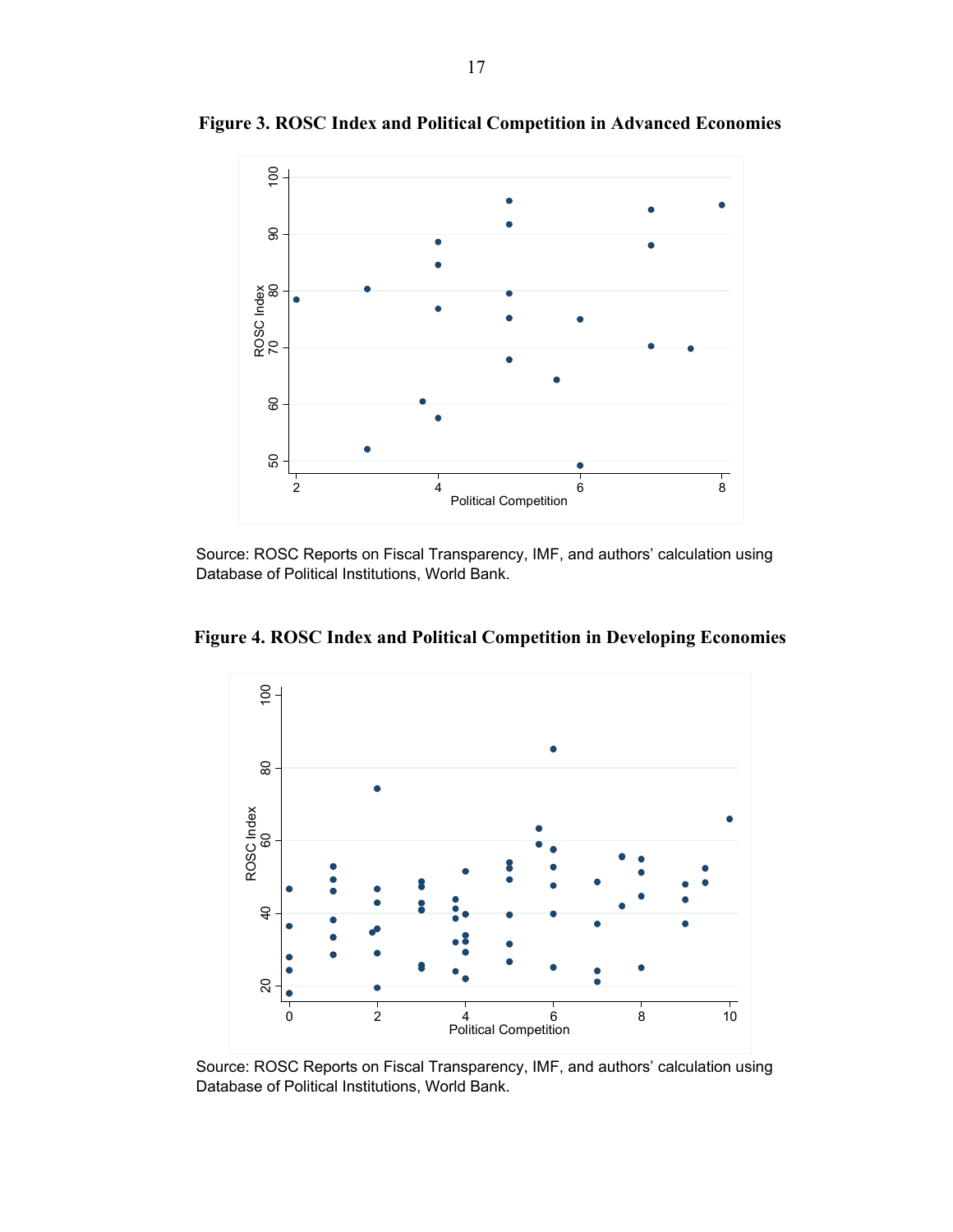Table 9 shows the estimated effect of (instrumented) fiscal transparency on average primary balance and debt to GDP ratio in 2010 for advanced economies.<sup>29</sup> The estimated effect of fiscal transparency on the average primary balance for advanced economies is similar to the previous SURE results; however, the coefficient is no longer significant. The effect of fiscal transparency on debt to GDP ratio in 2010 is significant at almost 5 percent level and its size is similar to our previous estimates. This seems to suggest that the effect of fiscal transparency on fiscal discipline is somewhat robust to reverse causality and omitted variable bias. However, it is important to note that ideally the rejection of weak instrument problems as measured by the Cragg-Donald statistic needs to be stronger to conclude definitively that the relationship is robust to omitted variable and reverse causality problems.<sup>30</sup> Table 10 reports estimates of the direct effect of transparency on ratings for developing economies using electoral and political competition as instruments for transparency. The estimate of the direct effect of transparency is positive but the Cragg-Donald F-statistic and the Shea's partial R-squared are quite low, suggesting that the correlation between our instruments and transparency is not sufficiently high (Figure 4).

### **V. CONCLUSIONS**

Enhancing fiscal transparency is associated with better credit ratings for both advanced and developing economies. Fiscal transparency appears to have both a direct credibility effect on ratings and an indirect effect through its role in encouraging better fiscal policies. However, the relative importance of these two channels seems to be different for advanced and developing economies. Fiscal transparency affects ratings in advanced economies mainly through its effect on fiscal variables, whereas for developing economies transparency has a stronger direct credibility effect.

Previous studies have either concentrated on the relationship between transparency and fiscal outcomes or on estimating the direct effect of transparency on ratings. In this paper, we consider these two channels together in a large cross-country setting. In addition we consider two different measures of fiscal transparency for comparison and to assess the robustness of our results to alternative country samples and data sources.

 $29$  The Cragg-Donald statistic for the full sample and for the OBI index suggested a serious weak instrument problem and hence those results are not reported here.

<sup>&</sup>lt;sup>30</sup> The Cragg-Donald F-statistic has a sufficiently low p-value, however, as Staiger and Stock (1997) has shown, weak instrument problem can arise even if the first-stage tests are significant at conventional levels. Ideally, the F statistic should be higher than 10.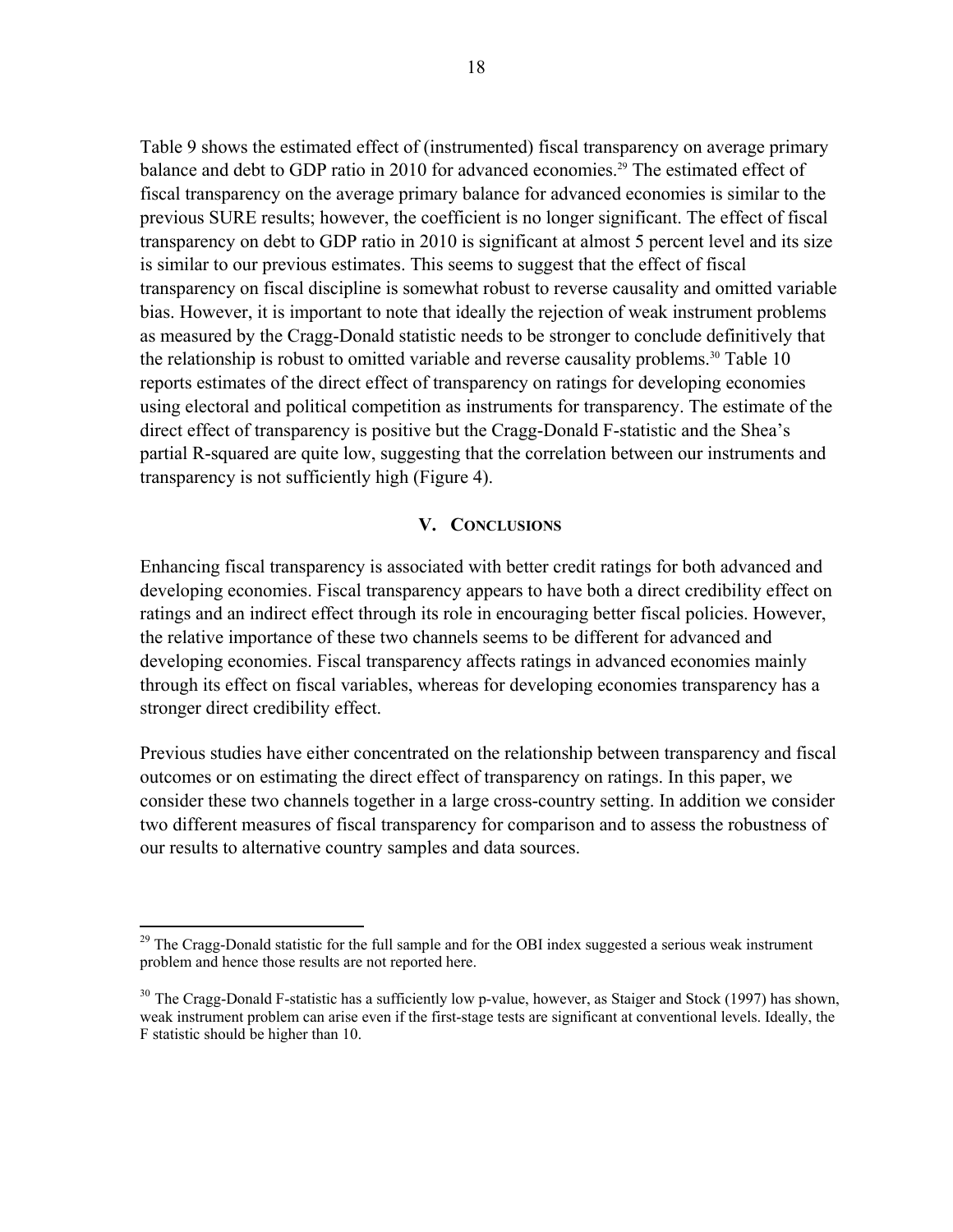Empirical estimates of the effects of fiscal transparency are subject to various caveats including measurement issues and endogeneity concerns. Lack of time series data on transparency and the slowly changing nature of institutions in general also pose challenges for the econometric analysis. Despite these limitations, our results suggest an important relationship between fiscal performance, credit ratings and transparency. Future empirical work on fiscal transparency could benefit from understanding what determines fiscal transparency. Research along this line can not only generate alternative measures of transparency but also good instruments. It would also inform the policy debate on transparency and explore which reforms work better than others.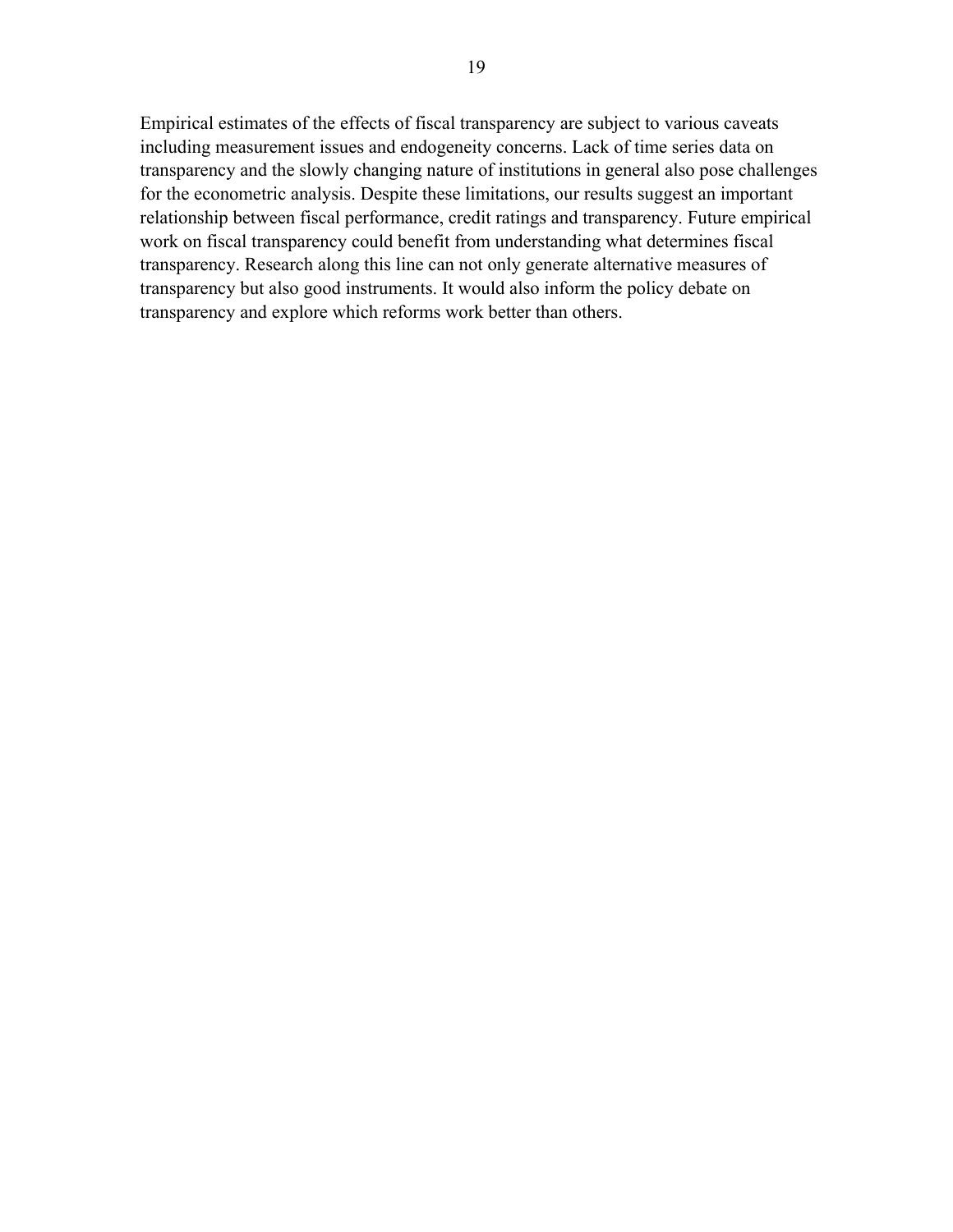|                                                            |                          | $[1]$                  |                           | $[2]$                    |                            |  |  |
|------------------------------------------------------------|--------------------------|------------------------|---------------------------|--------------------------|----------------------------|--|--|
|                                                            | Credit Rating (2010)     | P. Balance (2000-2010) | Debt to GDP (2010)        | Credit Rating (2010)     | P. Balance (2000-2010) Del |  |  |
| GDP per capita (2000)                                      | $4.06$ **<br>(2.51)      |                        | 13.09<br>(.91)            | $3.60*$<br>(1.82)        |                            |  |  |
| Gross public debt (2000)                                   |                          | $-0.02$<br>$-(.78)$    | $0.88$ ***<br>(7.34)      |                          | $-0.02$<br>$-(.77)$        |  |  |
| Gross public debt (2010)                                   | $-0.04$ ***<br>$-(3.57)$ |                        |                           | $-0.04$ ***<br>$-(3.17)$ |                            |  |  |
| Avg. primary balance (2000-2010)                           | $-0.07$<br>$-(.64)$      |                        |                           | $-0.07$<br>$-(.69)$      |                            |  |  |
| Inflation (2000-2010)                                      | $-0.96*$<br>$-(1.93)$    |                        |                           | $-0.99$ **<br>$-(1.96)$  |                            |  |  |
| Real growth (2000-2010)                                    | $-0.29$<br>$-(.61)$      | $-0.25$<br>$-(.34)$    | $-10.37$ ***<br>$-(2.81)$ | $-0.24$<br>$-(.50)$      | $-0.25$<br>$-(.33)$        |  |  |
| <b>ROSC Index (Average)</b>                                |                          | $0.14$ **<br>(2.48)    | $-1.07$ ***<br>$-(3.64)$  | 0.02<br>(.42)            | $0.14***$<br>(2.48)        |  |  |
| Average Polarization                                       |                          | $2.38$ **<br>(2.32)    | $-11.34$ ***<br>$-(2.63)$ |                          | $2.39$ **<br>(2.33)        |  |  |
| R-squared                                                  | 0.67                     | 0.47                   | 0.92                      | 0.67                     | 0.47                       |  |  |
| N                                                          | 21                       | 21                     | 21                        | 21                       | 21                         |  |  |
| Total effect of 15 point (one standard deviation) increase |                          |                        |                           |                          |                            |  |  |
| in fiscal transparency index on ratings <sup>1</sup>       | 0.50                     |                        |                           | 0.69                     |                            |  |  |
| <b>Direct Effect</b>                                       | 0.00                     |                        |                           | 0.24                     |                            |  |  |
| <b>Indirect Effect</b>                                     | 0.50                     |                        |                           | 0.46                     |                            |  |  |
| Due to debt<br>Due to primary balance                      | $0.64$ **<br>$-0.14$     |                        |                           | $0.60**$<br>$-0.15$      |                            |  |  |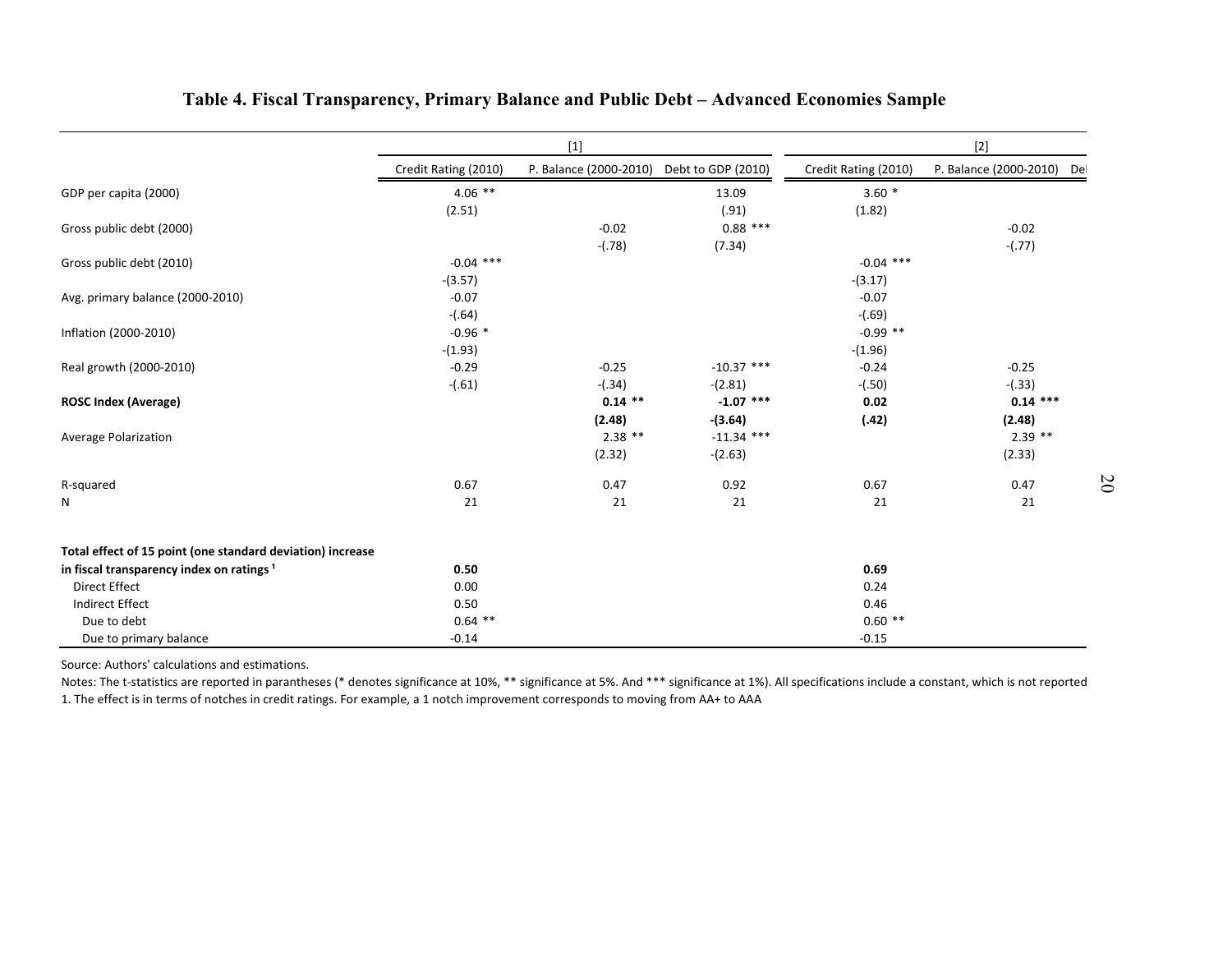|                                                               | $[1]$                |                                           |              | $[2]$                |                        |                    |  |
|---------------------------------------------------------------|----------------------|-------------------------------------------|--------------|----------------------|------------------------|--------------------|--|
|                                                               | Credit Rating (2010) | P. Balance (2000-2010) Debt to GDP (2010) |              | Credit Rating (2010) | P. Balance (2000-2010) | Debt to GDP (2010) |  |
| GDP per capita (2000)                                         | $2.44$ ***           |                                           | $8.73$ **    | $2.03***$            |                        | $8.67**$           |  |
|                                                               | (3.99)               |                                           | (2.52)       | (3.50)               |                        | (2.50)             |  |
| Default history                                               | $-1.85$ *            |                                           |              | $-1.61$              |                        |                    |  |
|                                                               | $-(1.65)$            |                                           |              | $-(1.53)$            |                        |                    |  |
| Gross public debt (2000)                                      |                      | $-0.06$ ***                               | $0.57***$    |                      | $-0.06$ ***            | $0.57$ ***         |  |
|                                                               |                      | $-(3.53)$                                 | (4.46)       |                      | $-(3.52)$              | (4.45)             |  |
| Gross public debt (2010)                                      | $-0.06$ **           |                                           |              | $-0.03$              |                        |                    |  |
| Avg. primary balance (2000-2010)                              | $-(2.37)$<br>$-0.16$ |                                           |              | $-(1.06)$<br>0.05    |                        |                    |  |
|                                                               | $-(.84)$             |                                           |              | (.27)                |                        |                    |  |
| Inflation (2000-2010)                                         | $-0.14$              |                                           |              | $-0.13$              |                        |                    |  |
|                                                               | $-(1.37)$            |                                           |              | $-(1.36)$            |                        |                    |  |
| Real growth (2000-2010)                                       | 0.24                 | $-0.23$                                   | 0.46         | $0.27*$              | $-0.23$                | 0.46               |  |
|                                                               | (1.45)               | $-(1.27)$                                 | (.30)        | (1.73)               | $-(1.27)$              | (.30)              |  |
| <b>ROSC Index (Average)</b>                                   |                      | 0.02                                      | $-0.27$      | $0.06$ **            | 0.02                   | $-0.24$            |  |
|                                                               |                      | (.58)                                     | $-(1.13)$    | (2.46)               | (.62)                  | $-(1.01)$          |  |
| <b>Average Polarization</b>                                   |                      | $-0.96$                                   | 4.65         |                      | $-0.95$                | 4.18               |  |
|                                                               |                      | $-(1.41)$                                 | (.86)        |                      | $-(1.41)$              | (.77)              |  |
| Fuel Exporter dummy                                           |                      | $8.32***$                                 | $-37.39$ *** |                      | $8.33***$              | $-37.68$ ***       |  |
|                                                               |                      | (5.33)                                    | $-(2.94)$    |                      | (5.34)                 | $-(2.96)$          |  |
| R-squared                                                     | 0.49                 | 0.59                                      | 0.52         | 0.49                 | 0.59                   | 0.52               |  |
| N                                                             | 35                   | 35                                        | 35           | 35                   | 35                     | 35                 |  |
|                                                               |                      |                                           |              |                      |                        |                    |  |
| Total effect of 15 point (one standard deviation)             |                      |                                           |              |                      |                        |                    |  |
| increase in fiscal transparency index on ratings <sup>1</sup> | 0.20                 |                                           |              | 0.99                 |                        |                    |  |
| <b>Direct Effect</b>                                          | $\mathbf 0$          |                                           |              | $0.87**$             |                        |                    |  |
| <b>Indirect Effect</b>                                        | 0.20                 |                                           |              | 0.11                 |                        |                    |  |
| Due to debt                                                   | 0.24                 |                                           |              | 0.10                 |                        |                    |  |
| Due to primary balance                                        | $-0.04$              |                                           |              | 0.01                 |                        |                    |  |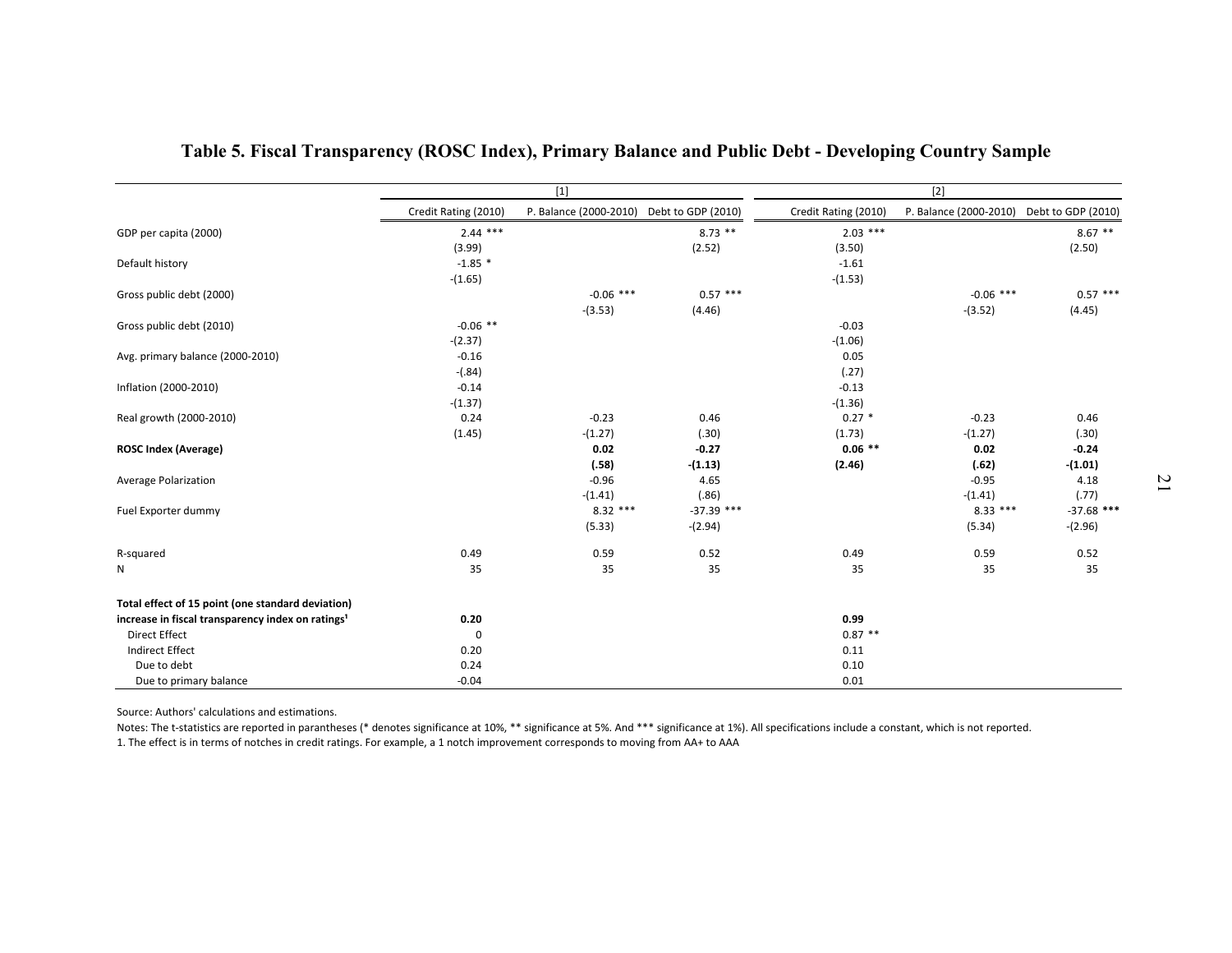|                                                     |                      | $\boxed{1}$            |                    | $[2]$                |                        |                    |
|-----------------------------------------------------|----------------------|------------------------|--------------------|----------------------|------------------------|--------------------|
|                                                     | Credit Rating (2010) | P. Balance (2000-2010) | Debt to GDP (2010) | Credit Rating (2010) | P. Balance (2000-2010) | Debt to GDP (2010) |
| GDP per capita (2000)                               | $2.53$ ***           |                        | $7.36***$          | $2.11***$            |                        | $7.35***$          |
|                                                     | (4.45)               |                        | (2.88)             | (3.69)               |                        | (2.87)             |
| Default history                                     | $-2.67$ **           |                        |                    | $-2.68$ ***          |                        |                    |
|                                                     | $-(2.53)$            |                        |                    | $-(2.67)$            |                        |                    |
| Gross public debt (2000)                            |                      | $-0.04$ ***            | $0.52$ ***         |                      | $-0.04$                | $0.52$ ***         |
|                                                     |                      | $-(2.83)$              | (5.73)             |                      | $-(2.80)$              | (5.72)             |
| Gross public debt (2010)                            | $-0.04$ *            |                        |                    | $-0.02$              |                        |                    |
|                                                     | $-(1.68)$            |                        |                    | $-(.91)$             |                        |                    |
| Avg. primary balance (2000-2010)                    | 0.10                 |                        |                    | 0.27                 |                        |                    |
|                                                     | (.58)                |                        |                    | (1.57)               |                        |                    |
| Inflation (2000-2010)                               | $-0.14$ ***          |                        |                    | $-0.14$ ***          |                        |                    |
|                                                     | $-(3.04)$            |                        |                    | $-(3.36)$            |                        |                    |
| Real growth (2000-2010)                             | $0.35$ **            | $-0.15$                | 0.94               | $0.35$ **            | $-0.15$                | 0.93               |
|                                                     | (2.19)               | $-(.79)$               | (.78)              | (2.25)               | $-(.79)$               | (.77)              |
| <b>OBI Index</b>                                    |                      | 0.00                   | $-0.14$            | $0.03$ **            | 0.00                   | $-0.15$            |
|                                                     |                      | (.00)                  | $-(.98)$           | (2.04)               | (.11)                  | -(1.04)            |
| Average Polarization                                |                      | $-0.78$<br>$-(1.00)$   | 6.27<br>(1.37)     |                      | $-0.83$<br>$-(1.06)$   | 6.36<br>(1.38)     |
| Fuel Exporter dummy                                 |                      | $7.14***$              | $-34.12$ ***       |                      | $7.13***$              | $-34.14$ ***       |
|                                                     |                      | (5.02)                 | $-(4.01)$          |                      | (5.01)                 | $-(4.02)$          |
|                                                     |                      |                        |                    |                      |                        |                    |
| R-squared                                           | 0.64                 | 0.5                    | 0.53               | 0.68                 | 0.5                    | 0.53               |
| N                                                   | 37                   | 37                     | 37                 | 37                   | 37                     | 37                 |
| Total effect of 15 point (one standard deviation)   |                      |                        |                    |                      |                        |                    |
| increase in fiscal transparency index on ratings 1/ | 0.09                 |                        |                    | 0.59                 |                        |                    |
| <b>Direct Effect</b>                                | 0.00                 |                        |                    | $0.52$ **            |                        |                    |
| <b>Indirect Effect</b>                              | 0.09                 |                        |                    | 0.06                 |                        |                    |
| Due to debt                                         | 0.09                 |                        |                    | 0.05                 |                        |                    |
| Due to primary balance                              | 0.00                 |                        |                    | 0.01                 |                        |                    |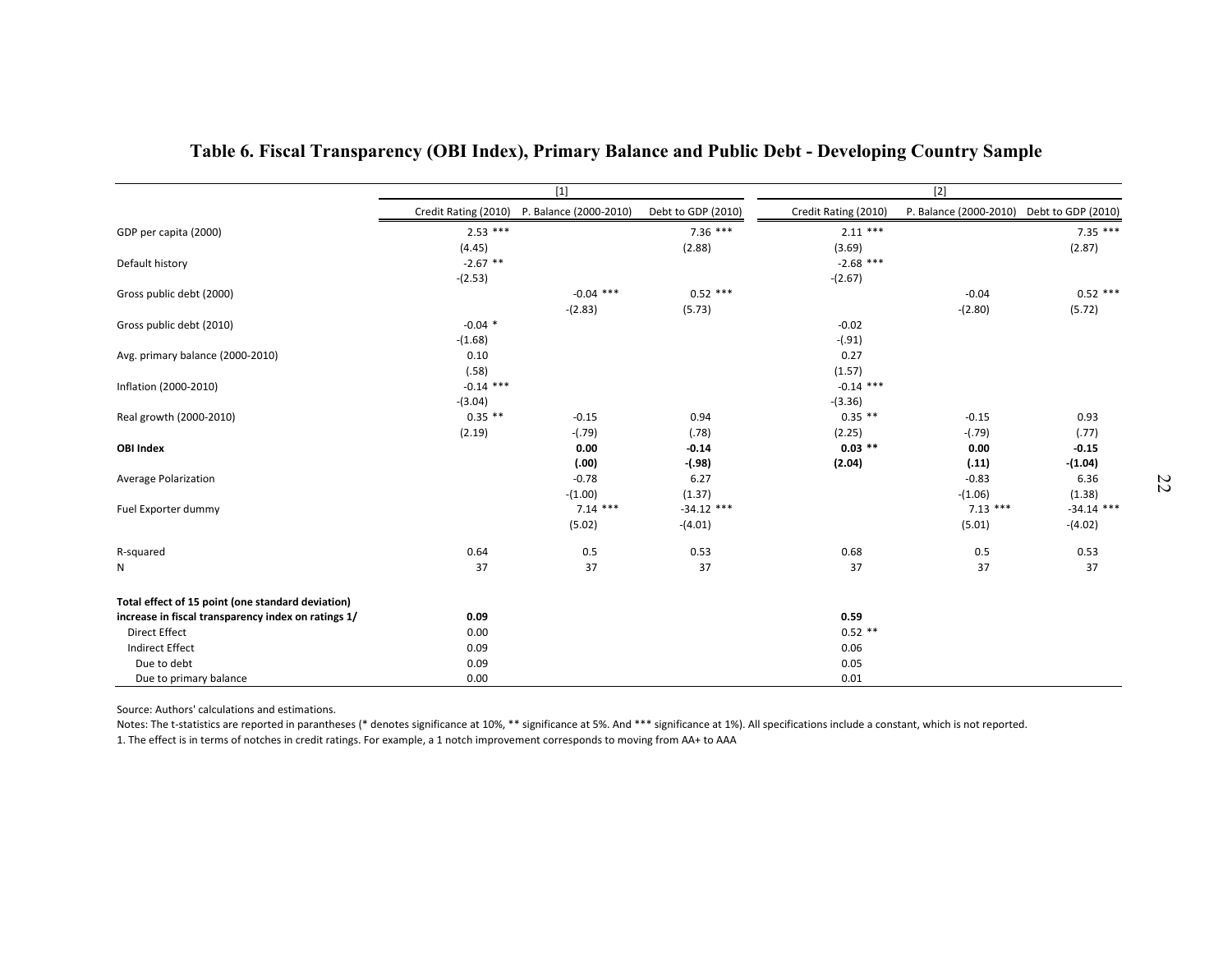|                                                               |                      | $[1]$                                     |              |                      | $[2]$                                     |              |
|---------------------------------------------------------------|----------------------|-------------------------------------------|--------------|----------------------|-------------------------------------------|--------------|
|                                                               | Credit Rating (2010) | P. Balance (2000-2010) Debt to GDP (2010) |              | Credit Rating (2010) | P. Balance (2000-2010) Debt to GDP (2010) |              |
| GDP per capita (2000)                                         | $2.37***$            |                                           | $13.11$ **   | $2.06$ ***           |                                           | 12.99 **     |
|                                                               | (4.15)               |                                           | (2.44)       | (3.89)               |                                           | (2.42)       |
| Default history                                               | $-1.69$              |                                           |              | $-1.36$              |                                           |              |
|                                                               | $-(1.61)$            |                                           |              | $-(1.41)$            |                                           |              |
| Gross public debt (2000)                                      |                      | $-0.04$ ***                               | $0.81***$    |                      | $-0.04$ ***                               | $0.81***$    |
|                                                               |                      | $-(2.95)$                                 | (7.32)       |                      | $-(2.93)$                                 | (7.31)       |
| Gross public debt (2010)                                      | $-0.02$ *            |                                           |              | $-0.01$              |                                           |              |
|                                                               | $-(1.79)$            |                                           |              | $-(1.30)$            |                                           |              |
| Avg. primary balance (2000-2010)                              | 0.11                 |                                           |              | 0.09                 |                                           |              |
|                                                               | (1.16)               |                                           |              | (1.07)               |                                           |              |
| Inflation (2000-2010)                                         | $-0.15$              |                                           |              | $-0.15$ *            |                                           |              |
| Real growth (2000-2010)                                       | $-(1.50)$<br>0.16    | $-0.22$                                   | $-0.74$      | $-(1.65)$<br>0.22    | $-0.22$                                   | $-0.71$      |
|                                                               | (.98)                | $-(1.05)$                                 | $-(.42)$     | (1.51)               | $-(1.06)$                                 | $-(.40)$     |
| Advanced country dummy                                        | $4.60***$            | $-0.94$                                   | 11.99        | $3.21$ ***           | $-0.92$                                   | 11.44        |
|                                                               | (5.11)               | $-(.75)$                                  | (1.17)       | (3.52)               | $-(.73)$                                  | (1.11)       |
| <b>ROSC Index (Average)</b>                                   |                      | $0.05*$                                   | $-0.32$      | $0.06$ ***           | $0.05*$                                   | $-0.29$      |
|                                                               |                      | (1.88)                                    | -(1.50)      | (3.39)               | (1.83)                                    | -(1.35)      |
| Average Polarization                                          |                      | 0.29                                      | $-3.92$ *    |                      | 0.32                                      | $-4.20$      |
|                                                               |                      | (.47)                                     | $-(.87)$     |                      | (.52)                                     | $-(.93)$     |
| Fuel Exporter dummy                                           |                      | $9.49$ ***                                | $-39.91$ *** |                      | $9.54$ ***                                | $-40.37$ *** |
|                                                               |                      | (5.00)                                    | $-(2.79)$    |                      | (5.02)                                    | $-(2.82)$    |
| R-squared                                                     | 0.83                 | 0.43                                      | 0.69         | 0.86                 | 0.43                                      | 0.69         |
| N                                                             | 56                   | 56                                        | 56           | 56                   | 56                                        | 56           |
|                                                               |                      |                                           |              |                      |                                           |              |
| Total effect of 15 point (one standard deviation)             |                      |                                           |              |                      |                                           |              |
| increase in fiscal transparency index on ratings <sup>1</sup> | 0.18                 |                                           |              | 1.06                 |                                           |              |
| <b>Direct Effect</b>                                          | 0.00                 |                                           |              | $0.94$ ***           |                                           |              |
| <b>Indirect Effect</b>                                        | 0.18                 |                                           |              | 0.13                 |                                           |              |
| Due to debt<br>Due to primary balance                         |                      |                                           |              |                      |                                           |              |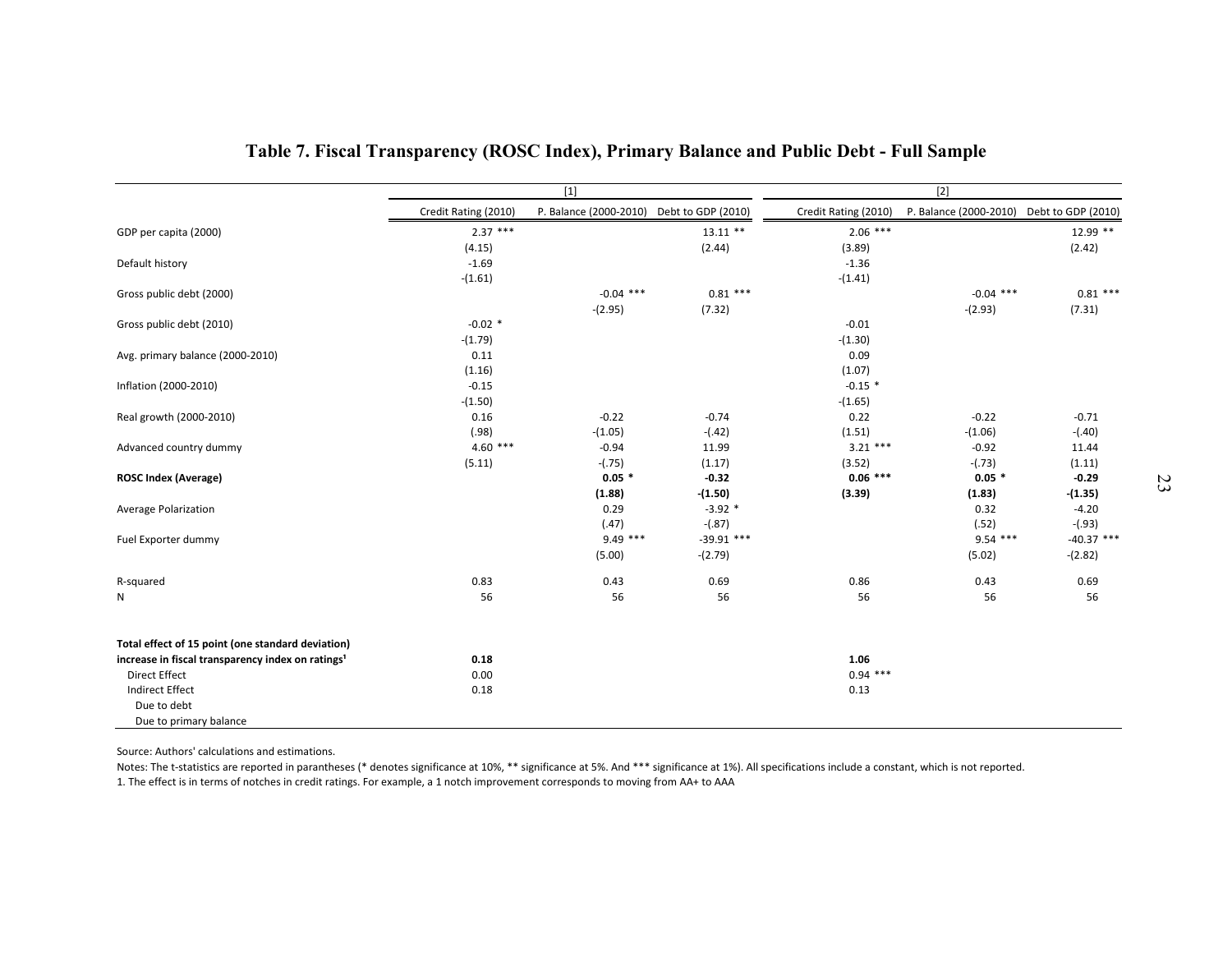|                                                               |                                             |            |                    | $[2]$                |                        |                    |  |
|---------------------------------------------------------------|---------------------------------------------|------------|--------------------|----------------------|------------------------|--------------------|--|
|                                                               | Credit Rating (2010) P. Balance (2000-2010) | $[1]$      | Debt to GDP (2010) | Credit Rating (2010) | P. Balance (2000-2010) | Debt to GDP (2010) |  |
| GDP per capita (2000)                                         | $2.71$ ***                                  |            | $8.03$ **          | $2.41***$            |                        | $8.07$ **          |  |
|                                                               | (5.29)                                      |            | (2.24)             | (4.67)               |                        | (2.26)             |  |
| Default history                                               | $-2.74$ ***                                 |            |                    | $-2.62$ ***          |                        |                    |  |
|                                                               | $-(3.12)$                                   |            |                    | $-(3.08)$            |                        |                    |  |
| Gross public debt (2000)                                      |                                             | $-0.04$ ** | $0.55$ ***         |                      | $-0.04$ **             | $0.55$ ***         |  |
|                                                               |                                             | $-(2.24)$  | (6.26)             |                      | $-(2.24)$              | (6.25)             |  |
| Gross public debt (2010)                                      | $-0.03$ *                                   |            |                    | $-0.02$              |                        |                    |  |
|                                                               | $-(1.82)$                                   |            |                    | $-(1.36)$            |                        |                    |  |
| Avg. primary balance (2000-2010)                              | 0.10                                        |            |                    | $0.16*$              |                        |                    |  |
|                                                               | (1.08)                                      |            |                    | (1.68)               |                        |                    |  |
| Inflation (2000-2010)                                         | $-0.12$ ***                                 |            |                    | $-0.12$ ***          |                        |                    |  |
|                                                               | $-(2.95)$                                   |            |                    | $-(3.11)$            |                        |                    |  |
| Real growth (2000-2010)                                       | $0.36$ **                                   | $-0.11$    | 0.13               | $0.37**$             | $-0.11$                | 0.11               |  |
|                                                               | (2.42)                                      | $-(.47)$   | (.10)              | (2.56)               | $-(.47)$               | (.09)              |  |
| Advanced country dummy                                        | $4.86***$                                   | 0.63       | $15.05*$           | $4.31***$            | 0.61                   | $15.34*$           |  |
|                                                               | (4.97)                                      | (.41)      | (1.83)             | (4.40)               | (.40)                  | (1.87)             |  |
| <b>OBI Index</b>                                              |                                             | 0.01       | $-0.12$            | $0.03*$              | 0.01                   | $-0.13$            |  |
|                                                               |                                             | (.28)      | $-(.87)$           | (1.93)               | (.34)                  | $-(.95)$           |  |
| Average Polarization                                          |                                             | 0.46       | $-2.18$            |                      | 0.42                   | $-2.26$            |  |
|                                                               |                                             | (.59)      | $-(.57)$           |                      | (.54)                  | $-(.59)$           |  |
| Fuel Exporter dummy                                           |                                             | $7.73$ *** | $-36.31$ ***       |                      | $7.74$ ***             | $-36.33$ ***       |  |
|                                                               |                                             | (4.47)     | $-(4.08)$          |                      | (4.47)                 | $-(4.08)$          |  |
| R-squared                                                     | 0.84                                        | 0.34       | 0.61               | 0.85                 | 0.34                   | 0.61               |  |
| N                                                             | 49                                          | 49         | 49                 | 49                   | 49                     | 49                 |  |
|                                                               |                                             |            |                    |                      |                        |                    |  |
| Total effect of 15 point (one standard deviation)             |                                             |            |                    |                      |                        |                    |  |
| increase in fiscal transparency index on ratings <sup>1</sup> | 0.06                                        |            |                    | 0.50                 |                        |                    |  |
| <b>Direct Effect</b>                                          | 0.00                                        |            |                    | $0.43*$              |                        |                    |  |
| Indirect Effect                                               | 0.06                                        |            |                    | 0.06                 |                        |                    |  |
| Due to debt                                                   | 0.05                                        |            |                    | 0.04                 |                        |                    |  |
| Due to primary balance                                        | 0.01                                        |            |                    | 0.02                 |                        |                    |  |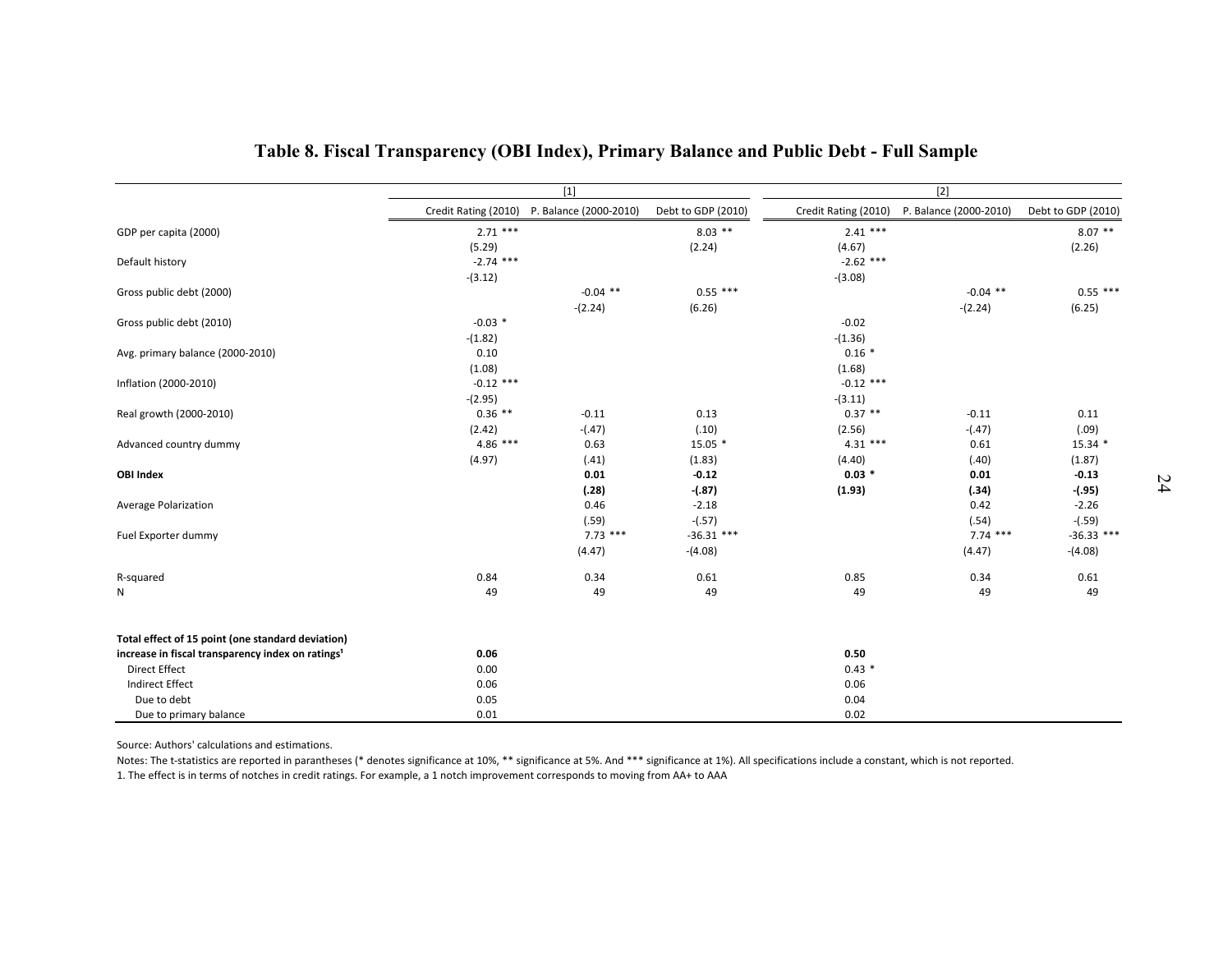|                                            | Avg. Primary Balance  | Gross Public Debt (2010) |
|--------------------------------------------|-----------------------|--------------------------|
|                                            | Advanced              | Advanced                 |
| Debt (2000)                                | $-0.02$               | $0.88$ ***               |
|                                            | $-(.65)$              | (6.26)                   |
| Average real growth                        | $-0.22$               | $-12.33$ ***             |
|                                            | $-(.22)$              | $-(2.94)$                |
| Average Polarization                       | $2.39$ **             | $-11.55$ **              |
|                                            | (2.26)                | $-(2.54)$                |
| <b>ROSC Index (Average)</b>                | 0.14                  | $-0.94$ *                |
|                                            | (1.26)                | $-(1.93)$                |
| Excluded Instruments:                      | political competition | political competition    |
| Cragg - Donald statistic (weak instrument) | 5.09                  | 5.09                     |
| Hansen J statistic (p-value)               | $\cdots$              | $\cdots$                 |
| Shea's Partial R-squared                   | 0.24                  | 0.24                     |
| R-squared                                  | 0.47                  | 0.92                     |
| Number of Observations                     | 21                    | 21                       |

# **Table 9. Fiscal Transparency and Fiscal Performance - Instrumental Variable Results**

Source: Authors' calculations and estimations.

Notes: The robust t-statistics are reported in parantheses (\* denotes significance at 10%, \*\* significance at 5% and \*\*\* significance at 1%). All specifications include a constant, which is not reported. All estimates are obtained by using two-stage least squares.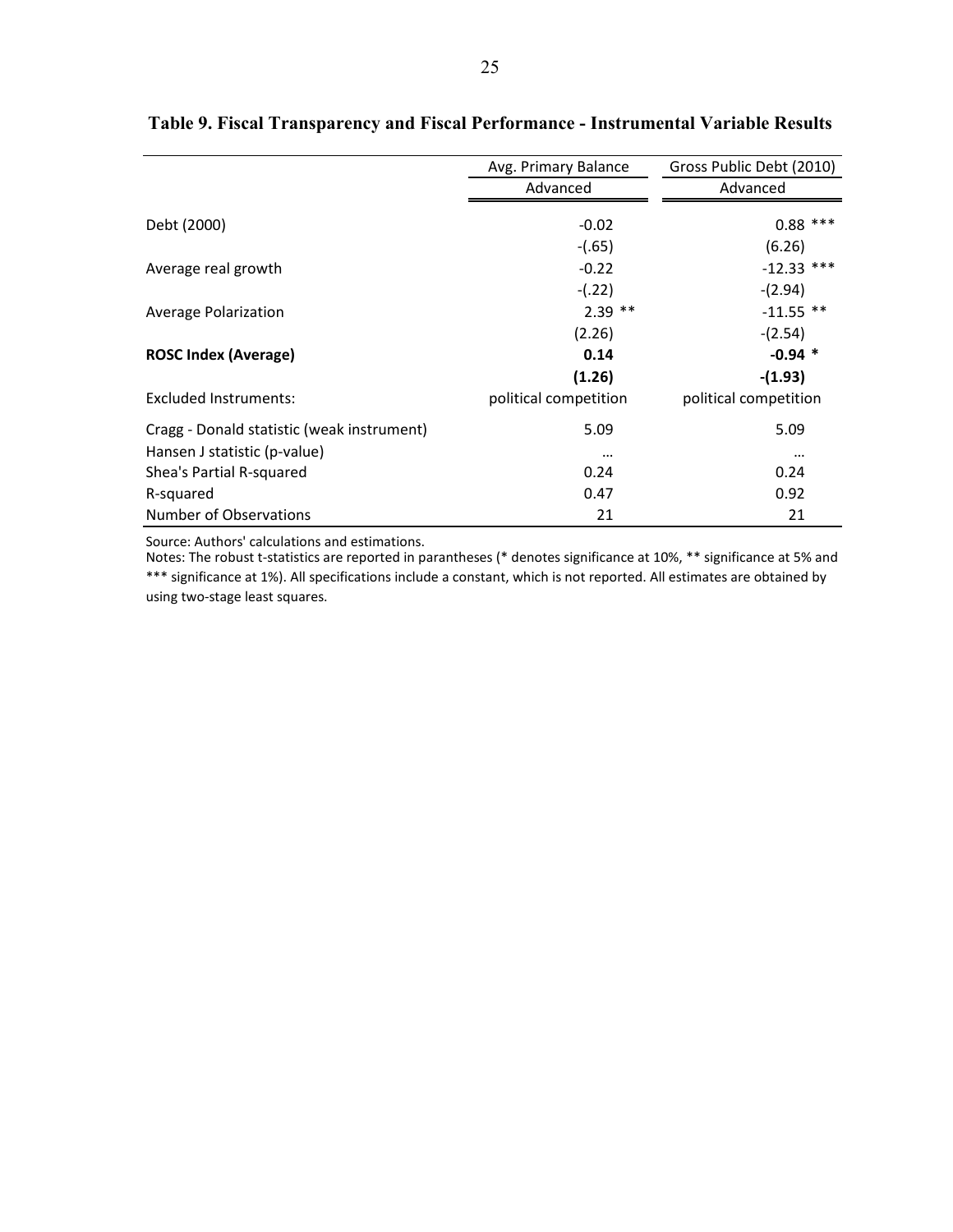|                                            |                        | Developing Economies\ Sample |
|--------------------------------------------|------------------------|------------------------------|
|                                            | Credit Rating (2010)   | Credit Rating (2010)         |
| GDP per capita                             | $1.87$ **              | $1.75$ ***                   |
|                                            | (3.29)                 | (2.71)                       |
| Default history                            | $-0.93$                | $-0.75$                      |
|                                            | $-(.96)$               | $-(.69)$                     |
| Gross public debt (2000)                   | $-0.01$                | 0.00                         |
|                                            | $-(.39)$               | $-(.02)$                     |
| Primary balance                            | 0.13                   | 0.20                         |
|                                            | (.63)                  | (.79)                        |
| Inflation                                  | $-0.16$ **             | $-0.15$ *                    |
|                                            | $-(2.14)$              | $-(1.78)$                    |
| Real growth                                | $0.26*$                | $0.28*$                      |
|                                            | (1.80)                 | (1.77)                       |
| Rosc Index (average)                       | 0.09                   | $0.12 *$                     |
|                                            | (1.52)                 | (1.44)                       |
| <b>Excluded Instruments:</b>               | political competition, |                              |
|                                            | electoral competition  | political competition        |
| Cragg - Donald statistic (weak instrument) | 2.60                   | 2.93                         |
| Hansen J statistic (p-value)               | 0.56                   |                              |
| Shea's Partial R-squared                   | 0.14                   | 0.08                         |
| R-squared                                  | 0.56                   | 0.50                         |
| Ν                                          | 42                     | 42                           |

# **Table 10. Fiscal Transparency and Ratings - Instrumental Variable Results**

Source: Authors' calculations and estimations.

Notes: The robust t-statistics are reported in parantheses (\* denotes significance at 10%, \*\* significance at 5% and \*\*\* significance at 1%). All specifications include a constant, which is not reported. All estimates are obtained by using two-stage least squares.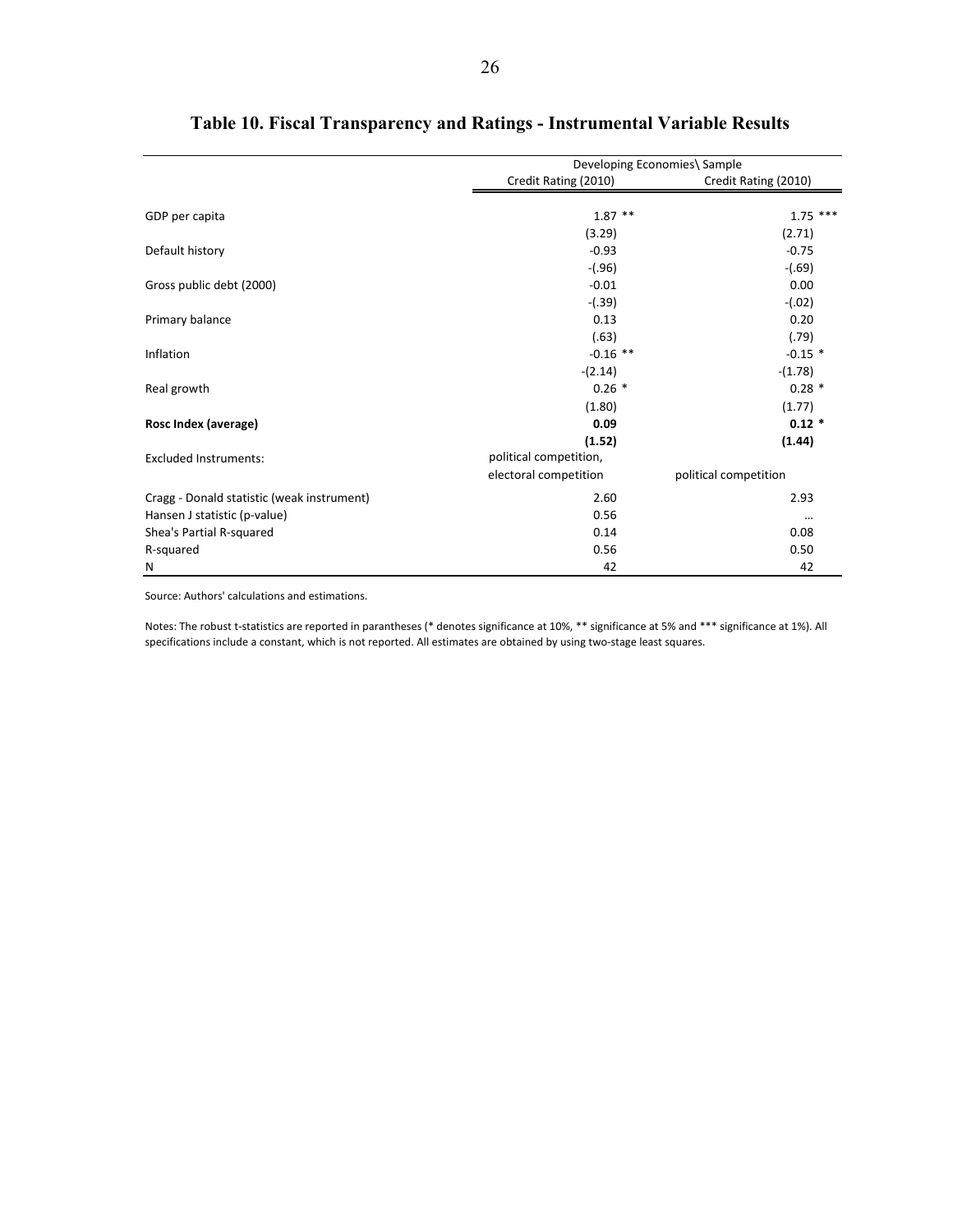# **APPENDIX**

|                  |                                                |                  |                                                                                  | <b>S&amp;P</b>            |
|------------------|------------------------------------------------|------------------|----------------------------------------------------------------------------------|---------------------------|
|                  | Ratings                                        |                  |                                                                                  | Numerical                 |
| 23               | Aaa                                            | 20               | AAA                                                                              | 22                        |
| 22               | Aa1                                            |                  | AA+                                                                              | 21                        |
| 21               | Aa2                                            | 18               | AA                                                                               | 20                        |
| 20               | Aa3                                            | 17               | AA-                                                                              | 19                        |
| 19               | A1                                             | 16               | $A+$                                                                             | 18                        |
| 18               | A2                                             | 15               | A                                                                                | 17                        |
| 17               | A <sub>3</sub>                                 | 14               | A-                                                                               | 16                        |
| 16               | Baa1                                           | 13               | BBB+                                                                             | 15                        |
| 15               | Baa2                                           | 12               | <b>BBB</b>                                                                       | 14                        |
| 14               | Baa3                                           | 11               | BBB-                                                                             | 13                        |
| 13               | Ba1                                            | 10               | BB+                                                                              | 12                        |
| 12               | Ba2                                            | 9                | <b>BB</b>                                                                        | 11                        |
| 11               | Ba3                                            | 8                | BB-                                                                              | 10                        |
| 10               | <b>B1</b>                                      |                  | B+                                                                               | $\boldsymbol{9}$          |
| $\boldsymbol{9}$ | B <sub>2</sub>                                 | $\boldsymbol{6}$ | B                                                                                | 8                         |
| 8                | B <sub>3</sub>                                 | 5                | B-                                                                               | $\overline{7}$            |
| $\overline{7}$   | Caa1                                           | 4                | CCC+                                                                             | $\,6$                     |
| $\,6$            | Caa <sub>2</sub>                               |                  | CCC                                                                              | 5                         |
|                  | Caa <sub>3</sub>                               |                  | CCC-                                                                             | $\overline{\mathbf{4}}$   |
| 4                | Ca                                             | 1                | CC                                                                               | $\ensuremath{\mathsf{3}}$ |
|                  | C                                              |                  | С                                                                                | $\overline{c}$            |
|                  |                                                |                  | <b>SD</b>                                                                        | $\mathbf{1}$              |
| 1                |                                                |                  | D                                                                                | $\mathbf 0$               |
| 0                |                                                |                  |                                                                                  |                           |
| $\mathbf 0$      |                                                |                  |                                                                                  |                           |
|                  | Fitch<br>Numerical<br>5<br>3<br>$\overline{2}$ |                  | Moody's<br>Numerical<br>19<br>$\overline{7}$<br>3<br>$\overline{c}$<br>$\pmb{0}$ | Ratings                   |

# **Table A.1. Numerical Conversion of Sovereign Credit Ratings**

Source: Fitch Ratings, Moody's Investor Services and S&P.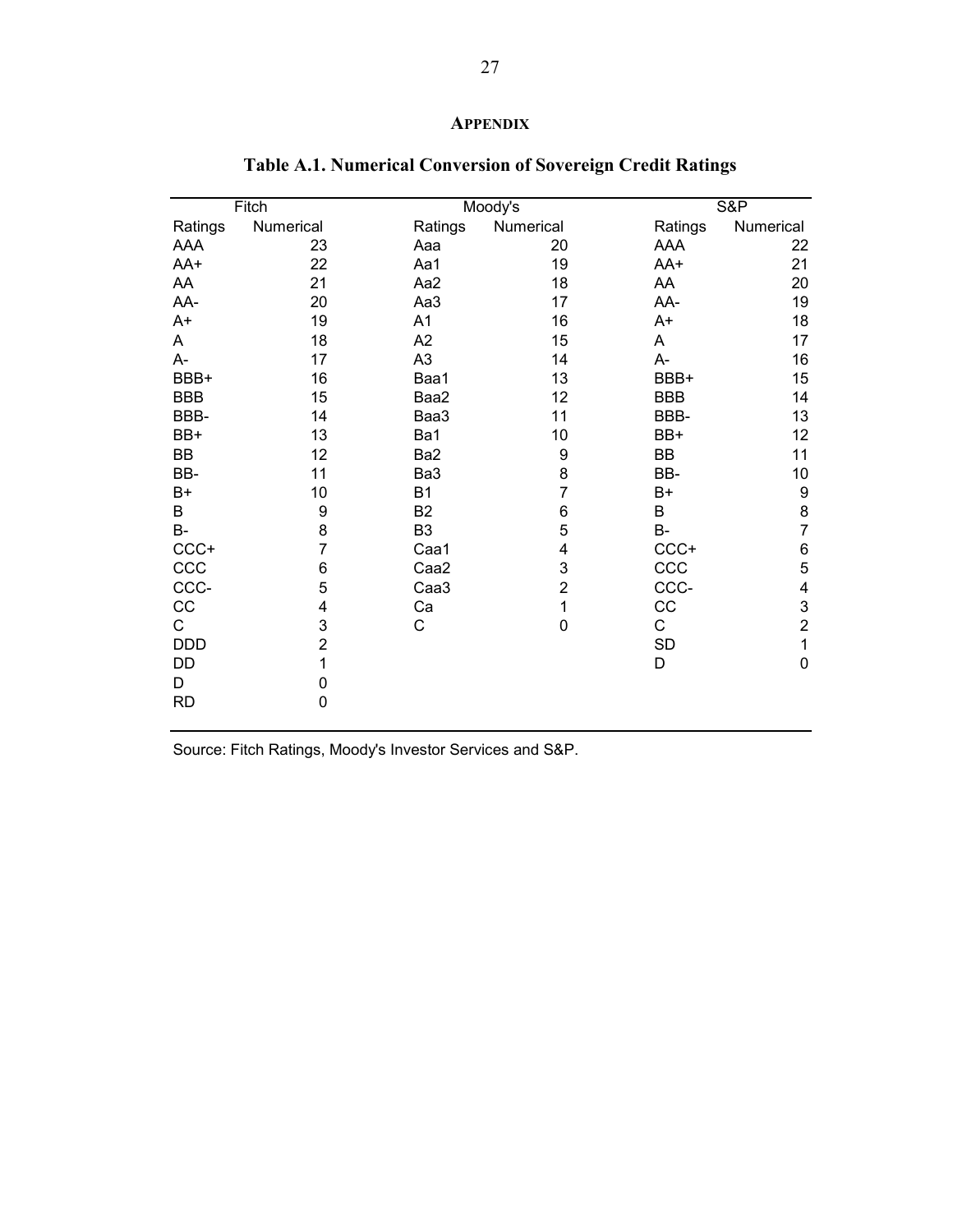| <b>Table A.2. Data Source and Variable Definitions</b> |                                                                                                                                                                                                    |                                                                                                                                           |    |
|--------------------------------------------------------|----------------------------------------------------------------------------------------------------------------------------------------------------------------------------------------------------|-------------------------------------------------------------------------------------------------------------------------------------------|----|
| Variable                                               | Definition                                                                                                                                                                                         | Source                                                                                                                                    |    |
| Average primary balance                                | Average ratio of primary fiscal balance to GDP (in percent)                                                                                                                                        | <b>WEO Database</b>                                                                                                                       |    |
| Gross public debt (2000)                               | Gross debt to GDP in 2000 (in percent)                                                                                                                                                             | <b>WEO Database</b>                                                                                                                       |    |
| Average real growth                                    | Average real growth during 2001-2010.                                                                                                                                                              | <b>WEO Database</b>                                                                                                                       |    |
| Fuel exporter dummy                                    | Dummy variable that equals one if the country is a fuel exporter<br>according to the WEO classification.                                                                                           | <b>WEO Database</b>                                                                                                                       |    |
| <b>Electoral Competition</b>                           | Average of the executive index of electoral competitiveness during<br>2000-2010. The variable taxes values between 1 and 7, where higher<br>values correspond to higher electoral competitiveness. | The executive index of electoral competitition<br>"eiec" variable, Database of Political Institutions,<br>World Bank.                     |    |
| Average Polarization                                   | Maximum polarization between the executive party and the four<br>principle parties of the legislature, average during 2000-2010.                                                                   | The "polariz" variable, Database of Political<br>Institutions, World Bank.                                                                |    |
| <b>Political Competition</b>                           | Author's calculation based on the frequency of political turnover since<br>1975.                                                                                                                   | Using the variable that captures the name of the<br>largest government party "gov1me", Database of<br>Political Institutions, World Bank. | 28 |
| GDP per capita, 2000                                   | GDP per capita (PPP), in US Dollars<br>Author's calculation based on whether the country has been classified                                                                                       | <b>WEO Database</b>                                                                                                                       |    |
| Default history                                        | as in defauly by S&P over the past 10 years.                                                                                                                                                       | S&P                                                                                                                                       |    |
| Inflation                                              | Average level of inflation (in percent) during 2001-2010.                                                                                                                                          | <b>IFS Database</b>                                                                                                                       |    |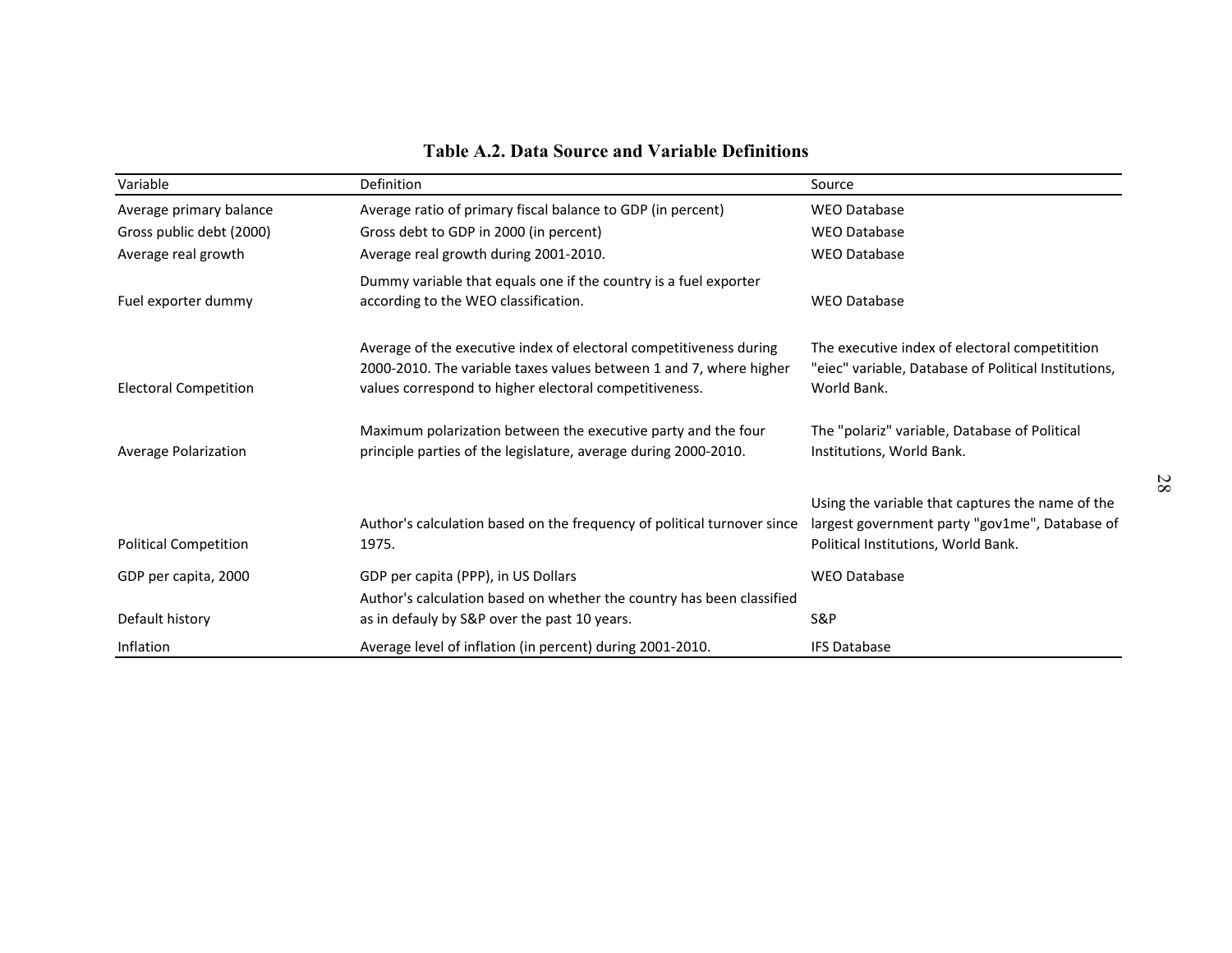#### **REFERENCES**

- Alesina, Alberto and Roberto Perotti, 1996, "Fiscal Discipline and the Budget Process," *American Economic Review* 86, 401-407.
- Alesina, Alberto, Ricardo Hausmann, Rudolf Hommes, and Ernesto Stein, 1999, "Budget Institutions and Fiscal Performance in Latin America," *Journal of Development Economics*, Vol. 59, pp. 253–73.
- Allan, William and Taryn Parry, 2003, "Fiscal Transparency in EU Accession Countries: Progress and Challenges," IMF Working Paper 03/163, (Washington: International Monetary Fund).
- Alt, James E., and David D. Lassen, 2006, "Fiscal Transparency, Political Parties, and Debt in OECD Countries," European Economic Review, Vol. 50, (August), pp. 1403-39.
- Bellas, Dimitri, Michael G. Papaioannou, and Iva Petrova, 2010, "Determinants of Emerging Market Sovereign Bond Spreads: Fundamentals vs Financial Stress," IMF Working Paper 10/281, (Washington: International Monetary Fund).
- Buchanan, James and Wagner, Robert, 1977, *Democracy in Deficit*, Amsterdam: Academic Press, 1977.
- Cebotari, Aliona, Jeffrey Davis, Lusine Lusinyan, Amine Mati, Paolo Mauro, Murray Petrie, and Ricardo Velloso, 2009, "Fiscal Risks-Sources, Disclosure, and Management," (Washington: International Monetary Fund).
- Christofides, C., C.B. Mulder, and A.J. Tiffin, 2003, "The Link Between Adherence to International Standards of Good Practices, Foreign Exchange Spreads, and Ratings," IMF Working Paper, 03/74, (Washington: International Monetary Fund).
- Dabla-Norris, Era, Richard Allen, Luis-Felipe Zanna, Tej Prakash, Eteri Kvintradze, Victor Lledo, Irene Yackovlev, and Sophia Gollwitzer, 2010, "Budget Institutions and Fiscal Performance in Low-Income Countries," IMF Working Paper WP/10/80, (Washington: International Monetary Fund).
- Everaert, Greetje, Manal Fouad, Edouard Martin, and Ricardo Velloso, 2009, "Disclosing Fiscal Risks in the Post-Crisis World," IMF Staff Position Note, SPN/09/18, (Washington: International Monetary Fund).
- Gelos, R.G., and S.J. Wei, 2005, "Transparency and International Portfolio Holdings," *Journal of Finance*, Vol. 60 (December), pp. 2987-3020.
- Glennerster, Rachel and Yongseok Shin, 2008, "Does Transparency Pay?" *IMF Staff Papers*, Vol. 55, No.1, 2008, (Washington: International Monetary Fund).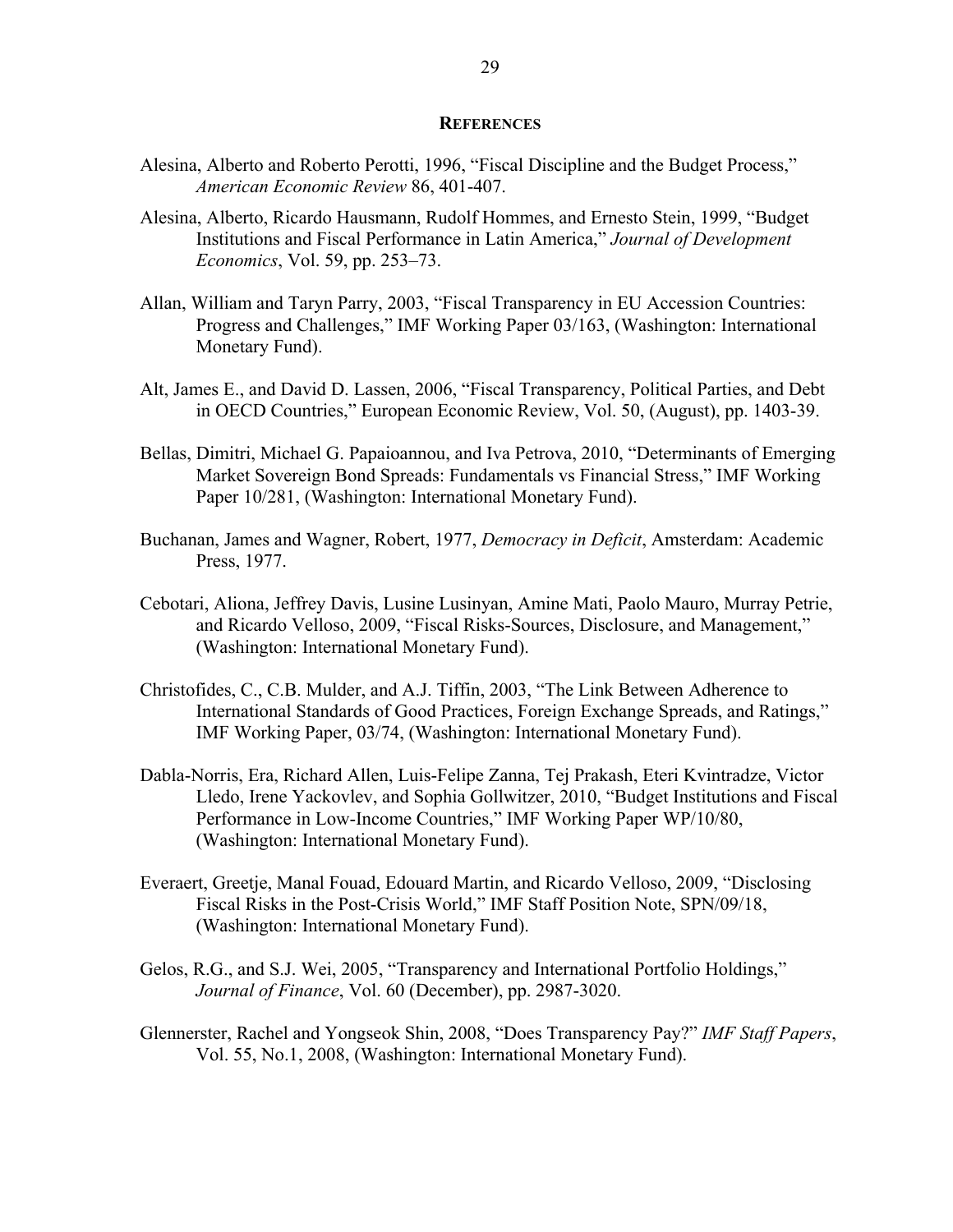- Gracia, Borja, Anna Ivanova, Ezequiel Cabezón, and Jon Shields, 2011, "Opening Up to Higher Sovereign Credit Ratings: The Practical Benefits of Fiscal Transparency," IMF Working Paper, forthcoming, (Washington: International Monetary Fund).
- von Hagen, Jürgen, 1992, "Budgeting Procedures and Fiscal Performance in the European Communities," *European Economy - Economic Papers*, Vol. 96, Commission of the EC,
- Directorate-General for Economic and Financial Affairs (DG ECFIN).

von Hagen, Jürgen and Ian Harden, 1994, "National Budget Processes and Fiscal Performance," *European Economy Reports and Studies*, Vol. 3, pp. 311–418.

- Hameed, Farhan, 2005, "Fiscal Transparency and Economic Outcomes," IMF Working Paper 05/225, (Washington: International Monetary Fund).
- IMF, 2001, "Government Finance Statistics Manual 2001 (GFSM 2001)," International Monetary Fund, Washington (http://www.imf.org/external/pubs/ft/gfs/manual/).
- IMF, 2007, "Manual on Fiscal Transparency," International Monetary Fund, Washington (http://www.imf.org/external/np/fad/trans/manual.htm)
- Kopits, George and Jon Craig, 1998, "Transparency in Government Operations," IMF Occasional Paper 158, (Washington: International Monetary Fund).
- Milesi-Ferretti, Gian Maria, 2000, "Good, Bad or Ugly? On the Effects of Fiscal Rules with Creative Accounting," IMF Working Paper 00/172, (Washington: International Monetary Fund).
- Parry, Taryn, 2007, "The Role of Fiscal Transparency in Sustaining Growth and Stability in Latin America," IMF Working Paper 07/220, (Washington: International Monetary Fund).
- Petrie, Murray, 2003, "Promoting Fiscal Transparency: The Complementary Roles of the IMF, Financial Markets, and Civil Society," IMF Working Paper 03/199, (Washington: International Monetary Fund).
- Rogoff, Kenneth, 1990, "Equilibrium Political Budget Cycles," *American Economic Review*, March 1990, 80(1), pp.21-36.
- Staiger, D. and J. H. Stock, 1997, "Instrumental Variables Regression with Weak Instruments," *Econometrica*, Econometric Society, vol. 65(3), pp. 557-586.
- Stein, Ernesto, Ernesto Talvi, and Alejandro Gristani, 1999, "Institutional Arrangements and Fiscal Performance: The Latin American Experience," in Fiscal Institutions and Fiscal Performance, ed. By James M. Porterba and Jurgen von Hagen (London: The University of Chicago Press, Ltd.).